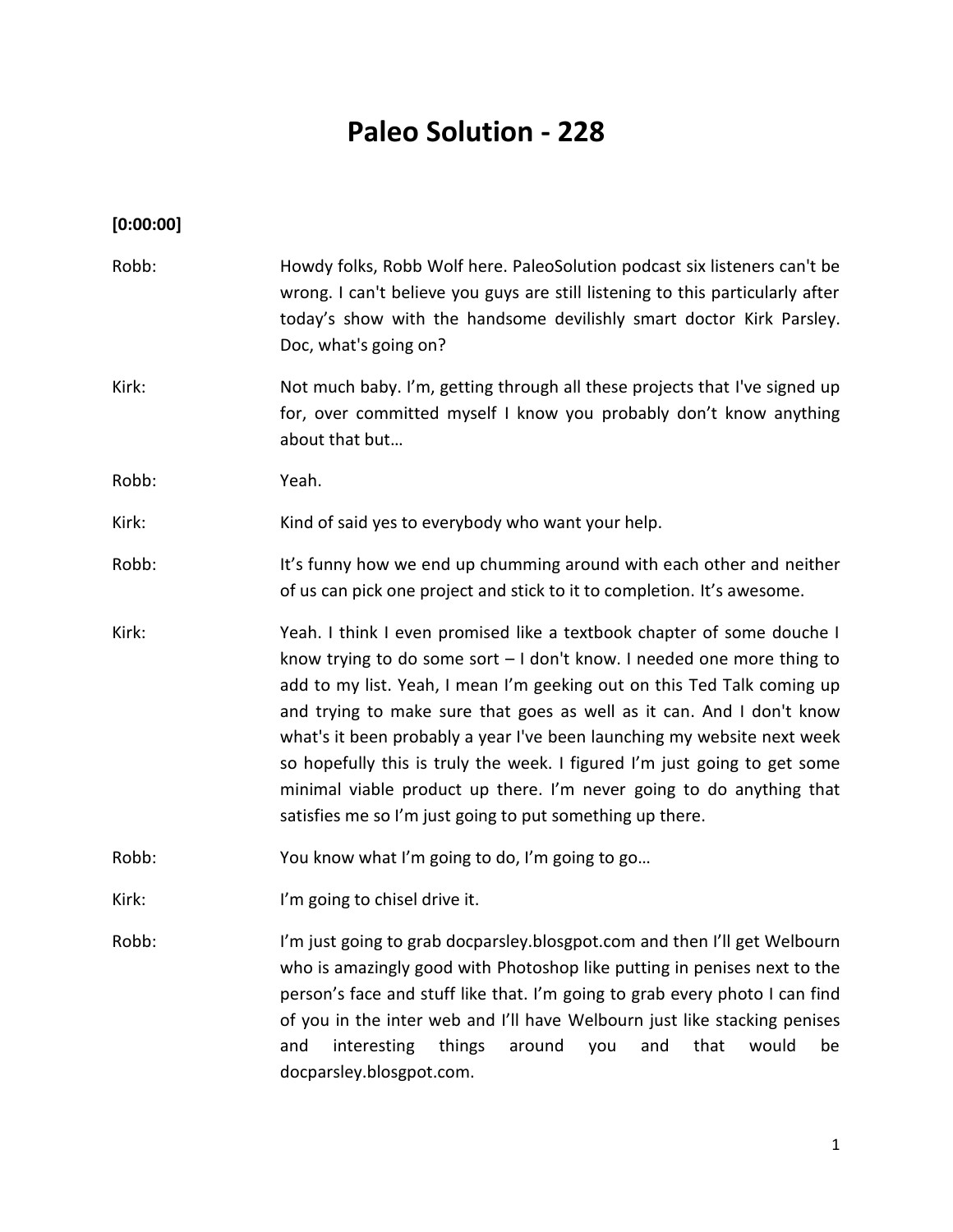| Kirk: | That will be perfect man. That will be much more entertaining than my<br>site I'm sure. And probably more informative even. At least show us what<br>Photoshop is capable of.                                                                                                                                                                                                                                                                                                                                                                                                                                                                                                               |  |
|-------|---------------------------------------------------------------------------------------------------------------------------------------------------------------------------------------------------------------------------------------------------------------------------------------------------------------------------------------------------------------------------------------------------------------------------------------------------------------------------------------------------------------------------------------------------------------------------------------------------------------------------------------------------------------------------------------------|--|
| Robb: | Particularly Welbourn's skills with Photoshop.                                                                                                                                                                                                                                                                                                                                                                                                                                                                                                                                                                                                                                              |  |
| Kirk: | Yeah. Welbourn definitely has unique spin on Photoshop. I finally found a<br>company worth working with. It's not all smarmy to get the sleep product<br>that we've been discussing for two years I think.                                                                                                                                                                                                                                                                                                                                                                                                                                                                                  |  |
| Robb: | Yes.                                                                                                                                                                                                                                                                                                                                                                                                                                                                                                                                                                                                                                                                                        |  |
| Kirk: | So it was obvious you and I were never going to get it done and then you<br>started talking all these snake oil salesman and greasy used car salesman<br>like I don't know. So I finally found a cool company. That should be<br>coming up pretty soon. I'm pretty stoked about that man. That will save<br>me at least 6,000 hours a week of emailing people what dosage to take of<br>which supplement but                                                                                                                                                                                                                                                                                |  |
| Robb: | People used to ask me that but now I just send them to you.                                                                                                                                                                                                                                                                                                                                                                                                                                                                                                                                                                                                                                 |  |
| Kirk: | Yeah and I appreciate that. I appreciate that greatly.                                                                                                                                                                                                                                                                                                                                                                                                                                                                                                                                                                                                                                      |  |
| Robb: | Kirk I can help you with your social media presence here.                                                                                                                                                                                                                                                                                                                                                                                                                                                                                                                                                                                                                                   |  |
| Kirk: | We all need to have 4,000 unread emails at any time in our inbox. That's<br>the measure of success right there.                                                                                                                                                                                                                                                                                                                                                                                                                                                                                                                                                                             |  |
| Robb: | So Doc pinged me a couple of weeks ago, could've been a month ago. I'm<br>not actually sure. I've been in a delirious haze lately but wanting to talk<br>about some of the highly questionable hormone replacement therapy<br>studies that have kind of come up lately and Doc and I were discussing<br>what we were going to talk about today and what it's going to be. it's<br>going to be like going to a tapas bar. It's going to be a little taste of this, a<br>little taste of that and we're not really going to be deep on anything<br>unless both of us actually start getting more than two cylinders firing on<br>this thing. That's the prelude to where we're going I guess. |  |
| Kirk: | Yeah, we should've done this thing at noon where we're a little more<br>awake but you know, I think it's a good way to go and there's so much<br>information out there and then for every bit of information I guess<br>there's 10 bits of misinformation and it's hard to know where the people                                                                                                                                                                                                                                                                                                                                                                                            |  |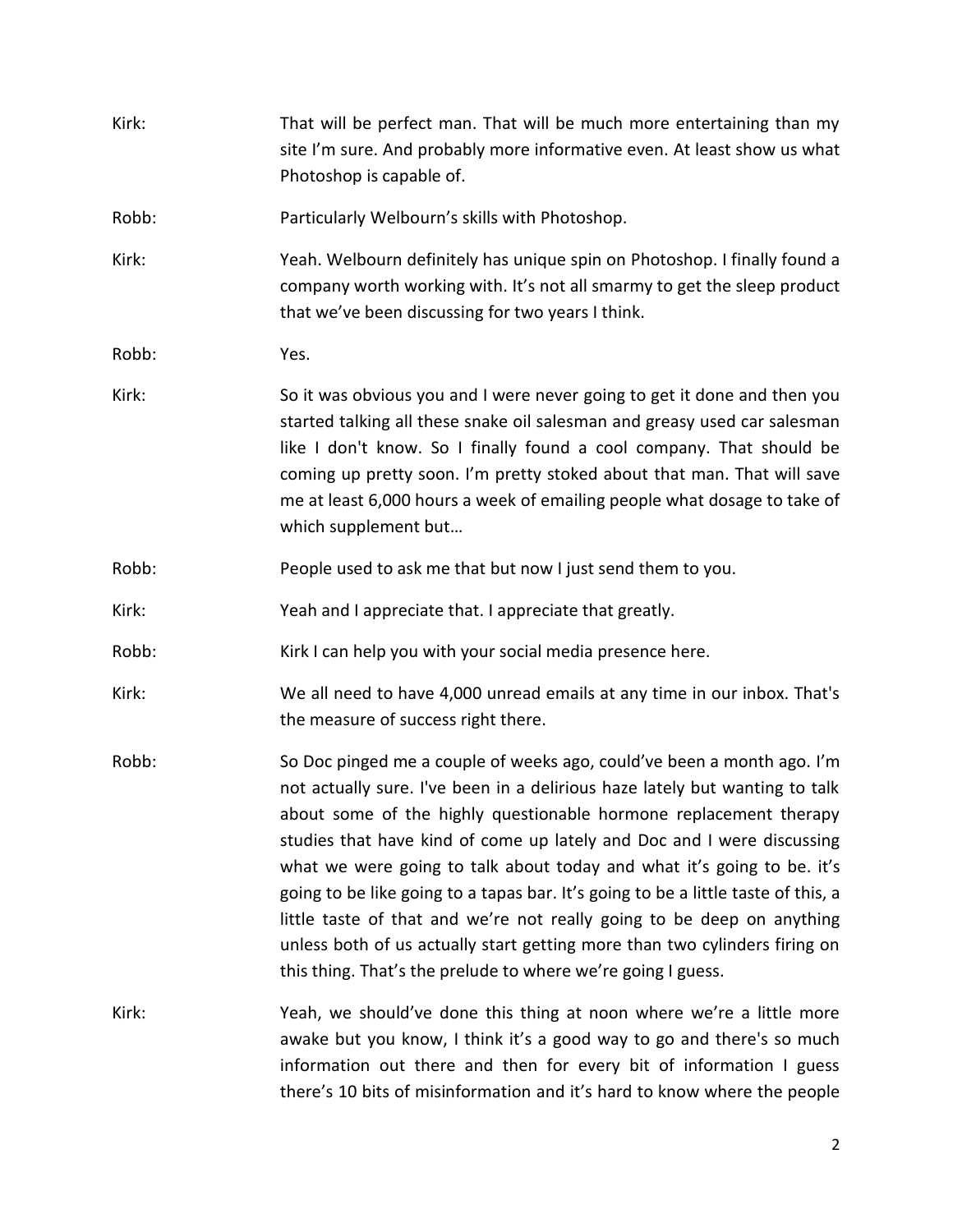need the most help right now. I mean I guess it's all driven by the media blurbs which I just kind of worry that TRT thing came from which just absolutely infuriated me.

**[0:05:05]**

I remember getting the paper and I don't know if the lay audience is really up on this new technique that's the "medical journals" and peer review journals are up to but they release these little sound bites to newspapers and public media before they release the paper. So it's like two weeks to a month before you release the paper and then they throw out something really controversial and the media jumps all over it and then I get like 300 emails and calls from patients like oh my god I read the New York Times this morning and it looks like I'm going to die from what we've been doing for the last six months.

And I'm like okay well let me read the paper before we make the decision and how soon you're going to die. That's really what spun me up on that. It was just this…

Robb: Doc, give folks a little bit of your background. We've talked about it a little bit before but paint a little bit of the picture of how you came to start looking at trying to – you kind of buy into this idea that a normal youthful hormonal profile is probably a good thing right?

Kirk: Yeah.

Robb: So how did you arrive at that? Like that's crazy talk. I've talked to a number of physicians that are totally cool with statins and xanax and different things but if the person looks hypogonadic and you want to do ACG injections and DHEA plus arimidex to try and turn on their own indigenous testosterone production we're talking mainly male in this case, these people will freak out about that. They're like they're going to have a pituitary tumor and I'm like you're shitting me. You'll give them statins but…

Kirk: Yeah.

Robb: Give folks a little bit background about how you got to all these stuff.

Kirk: Yeah so that's probably a good place to start is any. So I think obviously the 6 or 7 listeners that grabbed onto whatever podcast we've done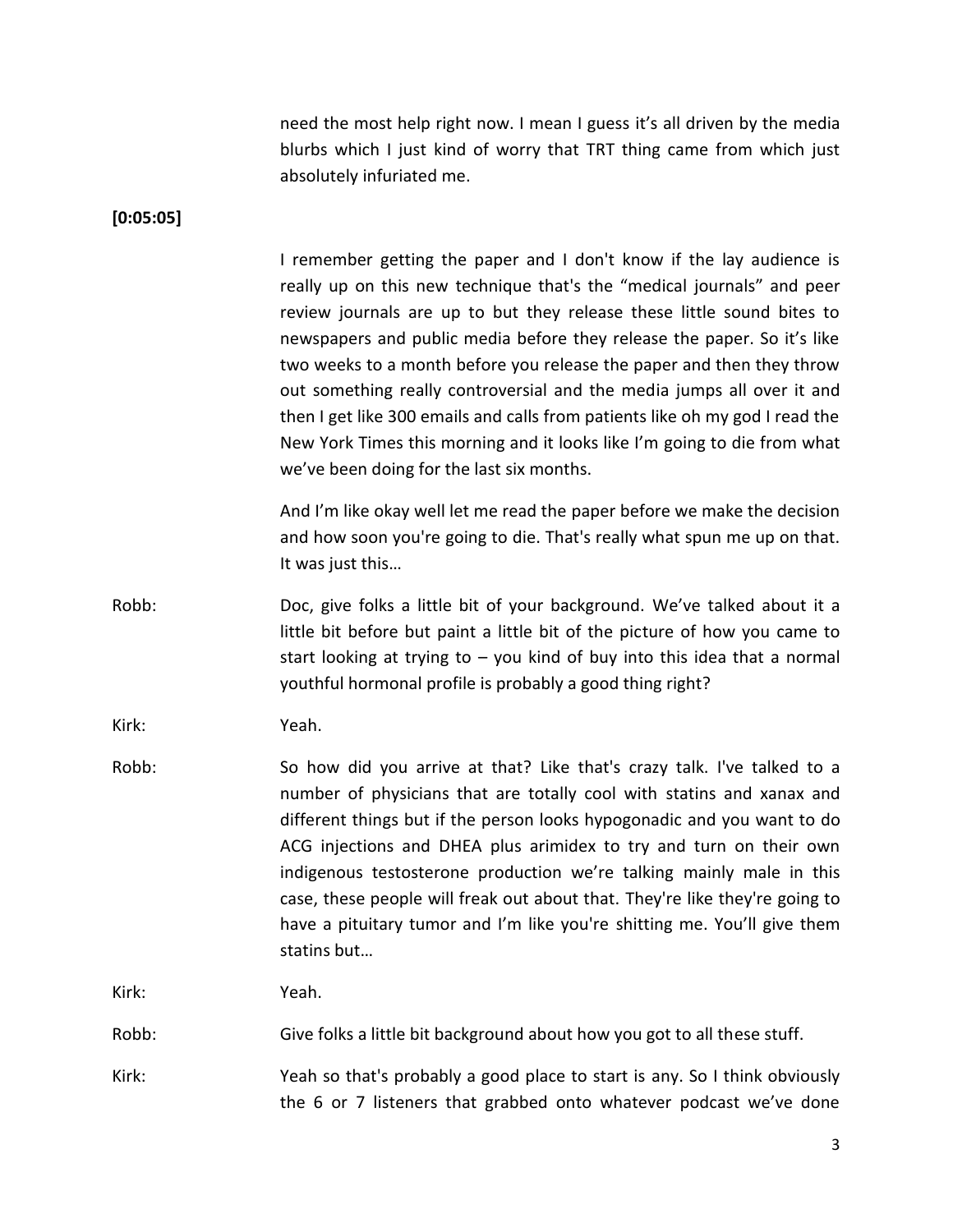before, I think we've done 2 in the past, I think we mainly geeked out on sleep. I can't remember exactly what it was since it was yet another unplanned Robb Wolf's Kirk Parsley event where we just started blabbing...

Robb: Like all of our business ventures together too.

Kirk: Whatever was in our heads at the moment, but yes so I mean it really all comes from the same source and the reason I really got into sleep was almost as guys right? It was interesting when I got back to the SEAL teams alas their physicians, I knew these guys had a ton of sleep problems because it was like the most prescribed pharmaceutical there was ambien and it was by a long shot.

> And so I started trying to figure out what could be going on with these guys sleep wise and of course I knew nothing about sleep because no physicians do unless it's their specialty. You don't learn anything about it in medical school so I really started geeking out on sleep and like well, if sleep is causing all these problems that they're talking to me about which are all the metabolic syndrome and hypogonadic syndrome stuff that we talk about increased anxiety and low energy and body composition shifts and you know, exercise time is going down, strength going down and focus and memory and sex all that stuff which you can say is caused by maybe head injuries or maybe sleep deprivation or maybe there's some true metabolic broken that's going on from nutrition or alcohol.

> So it was this quagmire but I knew sleep was in there so I started really geeking out on sleep and then I'm like alright enough about how we sleep. Why do we sleep? And then when you start looking at that, it's like it's pretty convincing that the most important thing about sleep is sort of rebooting the computer for the next day. Right? and that's like getting all the hormones back up that have been depleted through the day and getting rid of all the toxins that have built up to get you through the day.

# **[0:10:00]**

So whether that's neuro toxins from using your big brain all day or whether that's lactic acid in your muscles and you're replenishing lactic, all that stuff, but obviously it's all hormonally driven. But the military being a conservative organization as they are, they wouldn't even have considered letting me stand up in front of people and talk about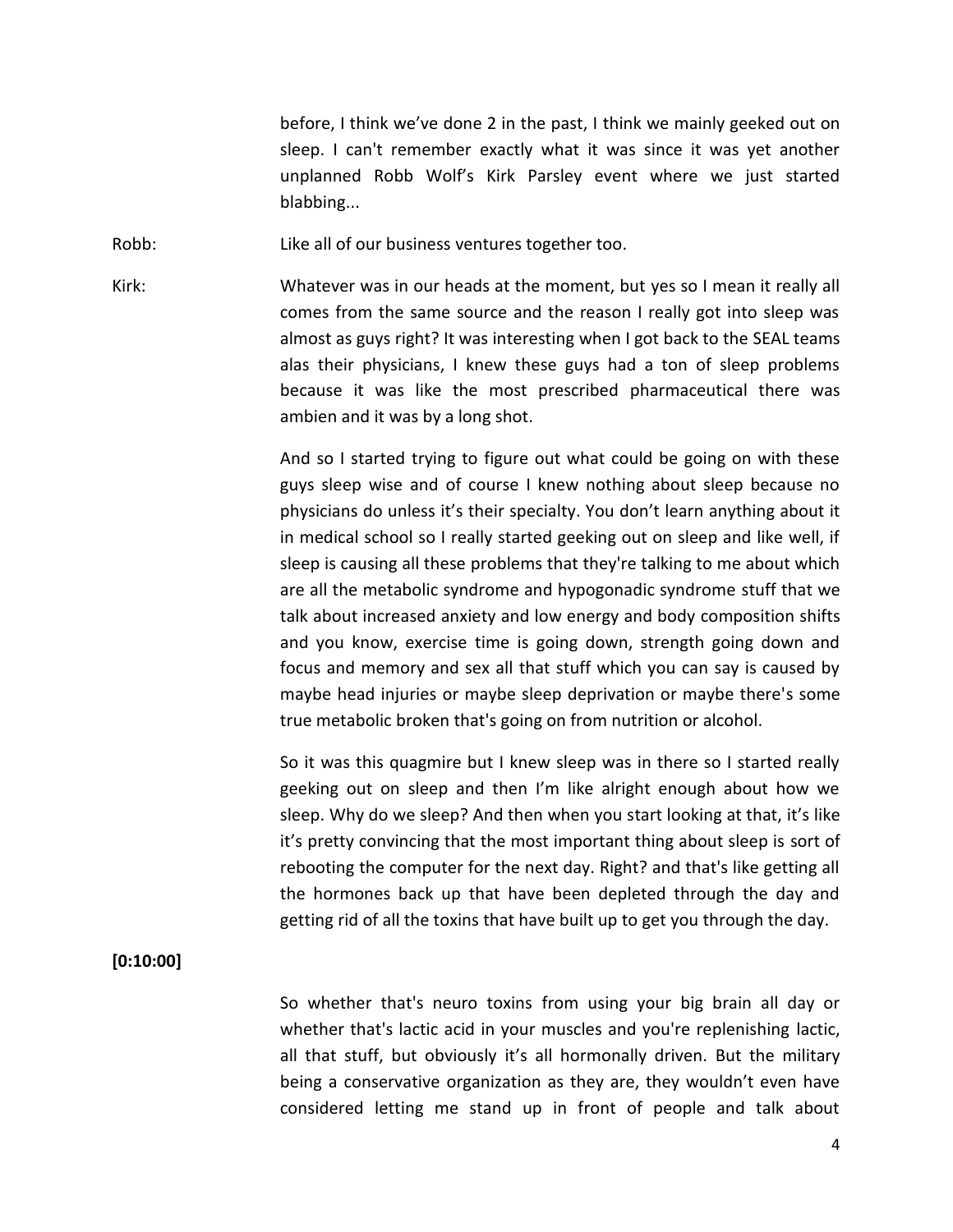hormones because that's everybody's' biggest fear is we're going to have a bunch of road raging SEALS…

Robb: Super SEALS.

Kirk: Crushing people in Encarnado in lines in Starbucks on mass killing sprees because we all know that normal high testosterone levels just leads to mass murders and road rage. So that's really how I kind of got into it. And then what I found is sort of clinically – and I trained at every extreme so I went all the way up to  $-1$  won't mention the names of some of the questionable anti-aging type organizations that people have all heard of that are just yeah boom give guys like 200 mg of testosterone every three days and give them growth hormone and this and that and you load them up with every hormone super physiologic and surprisingly they feel great.

> Like my argument to that is well if I gave them cocaine everyday they'd probably feel pretty damn good too. I don't think that would make me a very good doctor though.

Robb: It might be a limited run both for them and for you.

Kirk: Yeah. Exactly. And then all the way down to like the super esoteric this is just mindfulness training, growing your roots of your feet into the earth and becoming one with the universe and that will repair all of your issues and you know, kind of anything in between alternative can interventional endocrinology people are calling it now anti-aging kind of that whole world. And you and I of course know that nutrition is just an enormous player in this and to try to extract nutrition form the problem is just absolutely laughable.

> But what I found just through clinical practices, for one thing the military is not going to allow me to put a 28 year old guy on testosterone even if his testosterone is 300 because they say well that's normal. And I'd say well actually it's really not normal. You should age adjust this and I don't know the reason for it exactly but some curves are age adjusted and some curves aren't age adjusted.

> So something like testosterone they say well it's just normal for that to be really low when you get older and my argument is well it's normal for your teeth to fall out too if you don't brush then and floss them. So we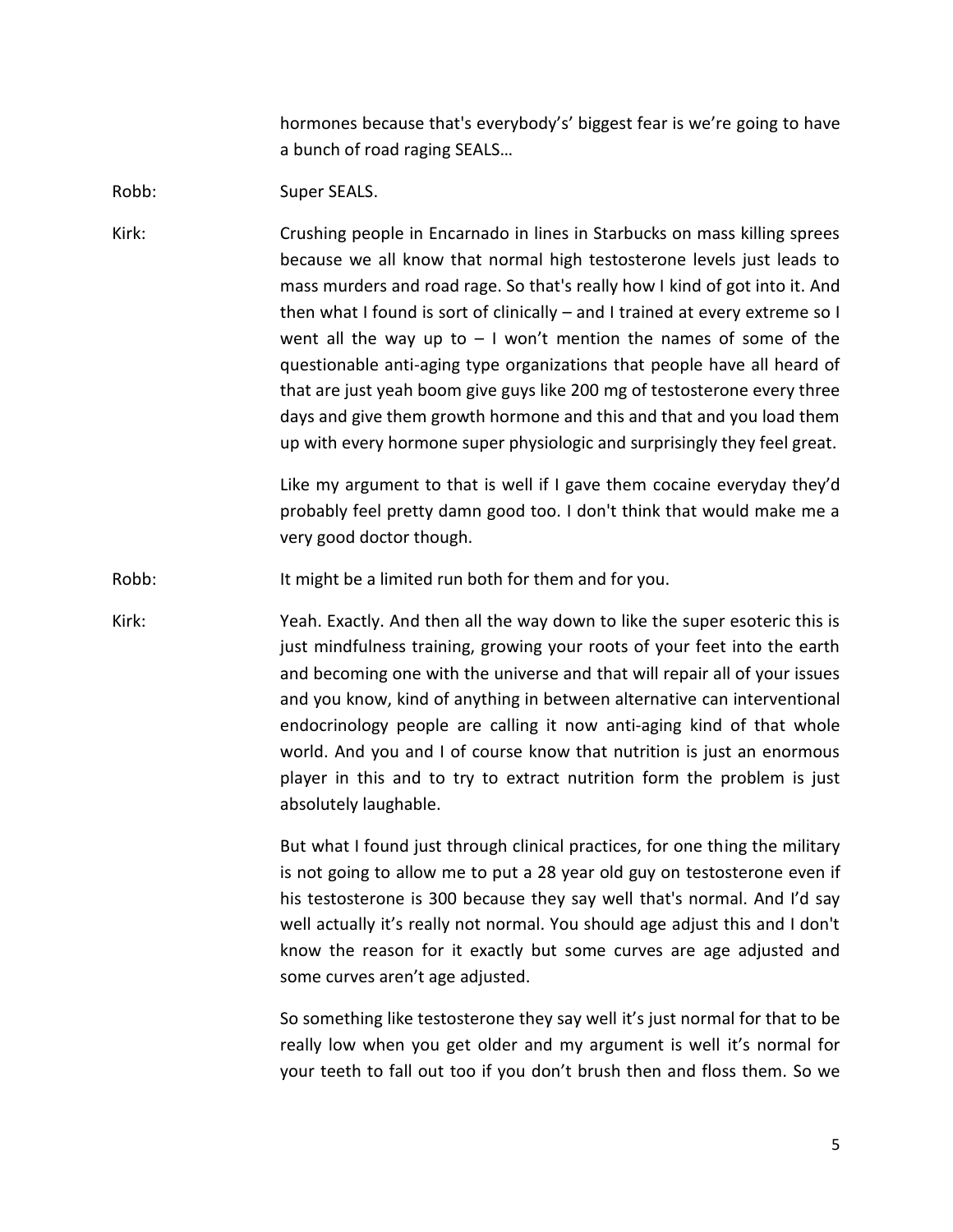have the capability to sort of keep these stuff within the higher end of normal range.

And when you look over the data, I mean in one of the big problems with alternative as they call it, alternative healthcare and I think I introduced you to Rush Jaffey who's one of the guys who sort of founded that field and he worked for NIH and their big problem was the charter of NIH is to study disease and therefore any funding that they provide anyone else has to be the study of disease and any research they do has to be the study of disease. You can't study health. So what's optimal?

So I just basically decided I will go with optimal being the guys that I see running around that are performing the best and don't have any problems. That's optimal. And if you look at that, that's youthful. And when I see guys, when you see these sort of anomalies and the SEAL team guys that can handle the job, that can be like true meat eating SEALS for 25 years and you look at these guys, their hormones look the same as the 25 year old guy who's only been a SEAL for a couple of years. And you look at the guys who are broken, their hormones look like the 75 year old men.

Robb: They look like me.

Kirk: It's like hey, are you sure these are yours and not your dad's labs? I mean these are – or your daughters. You have a pretty pubescent daughter maybe these are hers. So that's really where I got into it and my approach to everything is very in line with yours. Right? It's just that we evolved to be on this planet to be in this game and we can probably handle our environment if we stick to the basics of what we've evolved to be able to do.

**[0:15:05]**

And so to me it's about minimal intervention for pharmaceuticals definitely but minimal intervention in general. Right? So it's like you don't advise people when they're starting on the paleo diet. You're not going to say well this is the healthiest meat and this is the healthiest fat and this is the healthiest vegetable. You're only eating these three things for the rest of your life.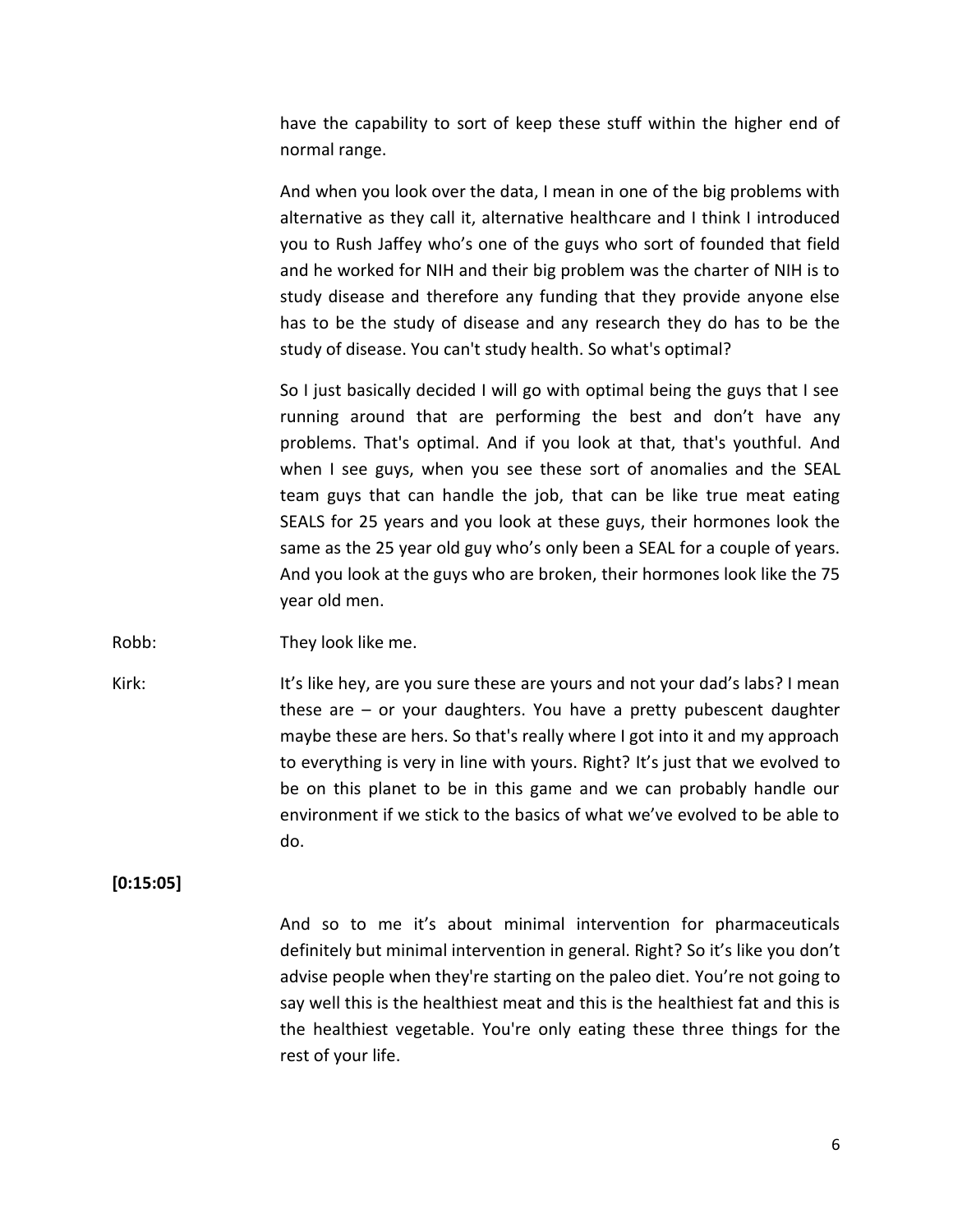There's a wide variety of stuff that you can use but you want to make it as simplistic as you possibly can and the general concept is just like hey, let's move towards what we know optimal is and we know these things are really bad and people can geek out on whether this grain is truly paleo or not and it's like I don't care if that grain's truly paleo or not. If it's affecting people's guts then it's not something I want to put down to be doing.

And hormones are the same way. It's a total testosterone which is a number I don't even care that much but for simple terms, is the total testosterone of 700 a good enough total testosterone? Well I don't know. How's the guy performing? My goal is let's see how high we can get this guy's testosterone without giving him testosterone and that's probably optimal for him. Right?

If your body's not going to make anymore then your  $-1$  would say whatever peak your body's going to make is probably the evolutionary ideal is sort of my approach to it which is why I don't buy into this super physiologic dosing that a lot of guys do. It's like if a total testosterone of 4,000 was ideal, our testicles would produce that much and you would see guys running around with 4,000 and nobody does.

And then there's just tons of research that shows like your disease risk and everything is so much lower and talking total risk, individual risk along side of relative risk, the higher you get sort of in that testosterone milker for men, the farther the right your shift, there's sort of an ideal range for estrogen, there's sort of an ideal range for for DHEA and if you just start looking at all these and you go – and the same is true for women. When you start balancing women's hormones you look at it and you're like well, it really seems like everybody feels really great when their hormones are about the same as they were when they were 25-ish. Go figure. And who didn't kind of feel their best around then?

Robb: Doc, people frequently – there is a sense of almost planned obsolescence in the human physiology clearly we age, everybody ages, things break down at some point but when you look at some long lived cultures like the Okinawan's they tend to have very high DHEA levels into advanced stage and also concomitant with that, good testosterone profile and then good testosterone estrogen progesterone profile in women even post menopausal which is kind interesting.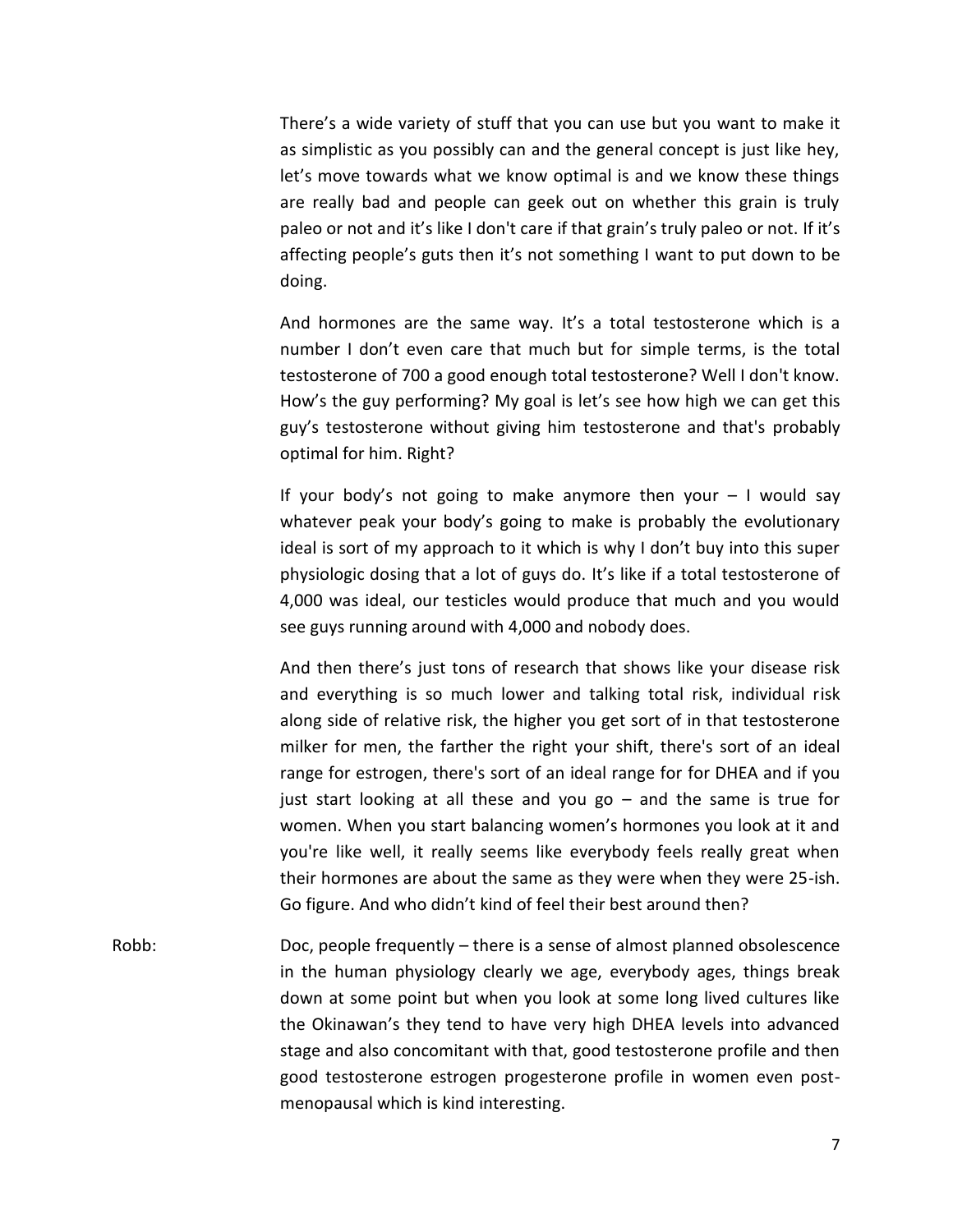Talk to folks a little bit about why even though there's kind of a plan wind down, it may be quite a bit different than what we're seeing today and you've mentioned to me some papers that you saw of I think this was specifically on men but maybe two generations ago like our grandparents, our great grandparents and that the male testosterone levels even in the 60's 70's was quite a bit different than what it is now.

Kirk: Yeah. And that goes way back for me so I'd have to look up the exact articles I pulled on that. But we know for a fact that male testosterone levels are declining. I have a very strong suspicion that this has to do a lot to do with our sleep declining and obviously the problems with sleep deprivation go hand in hand with hormone depletion.

> But I want to say it was around  $-$  it was probably the 60's I think that's framing him data primarily is where that was coming from and I think the average – and this was total testosterone which again we can get into that if you think it's appropriate, we can get into like the differences and what we're really marking and what we're looking for and what's valuable to track and what's not?

**[0:20:00]**

But the total testosterone was about 50% lower since the 1960-ish and just the average male when you take all comers. And the sperm count was ridiculous. The sperm count had gone from an average of 150 million down to about 30 million in the course of just 40 or 50 years. It's like our grandfathers had 50% more testosterone and five times more sperm than we did at our age right now. And that probably has a lot to do with not only the sleep but also all the stuff we know about the xenoestrogens affecting the sexual hormone binding globulin which like you said, I don't know if you want to spin that far down the rabbit hole and stuff…

Robb: Yeah let's do it.

Kirk: But like when you go to Starbucks and you get that piping hot crappy coffee, I hate Starbucks coffee but people seem told rink it so anyway when you go get your piping hot Starbucks coffee and you put that little plastic lid on there, you're just giving yourself a nice little dose of the pseudo estrogen every single time the hot coffee goes across that plastic lid. Our cars, that new car smell, that's your testosterone dropping with every…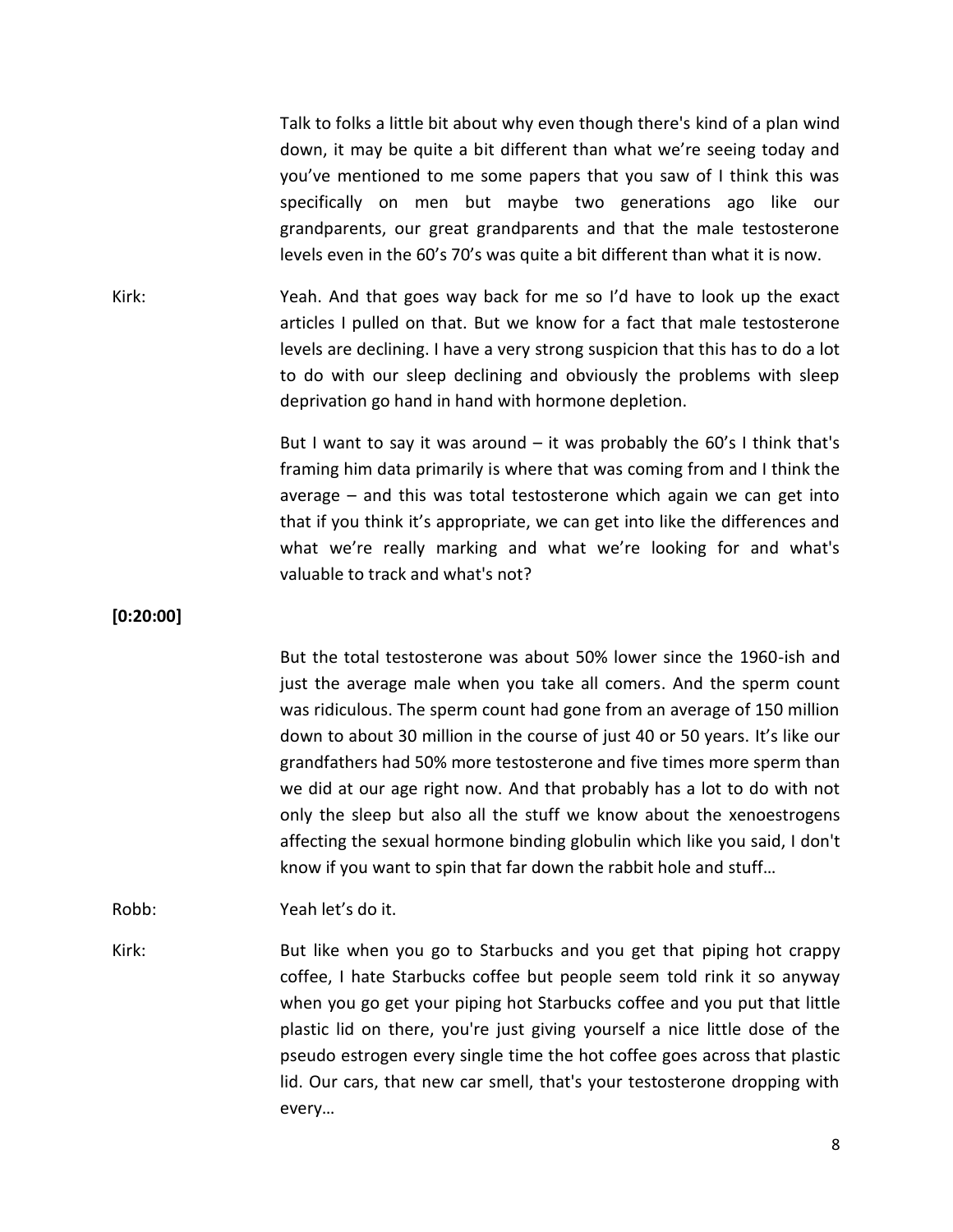- Robb: Especially if you drive the Subaru forester like I do.
- Kirk: Exactly. You know so plastics and then of course the pesticides and the hormones that we use and livestock and oh, I mean there's something ridiculous. I think it's 80,000. I'm pretty sure it's 80,000 it might be as low as 8,000 just like normal everyday environmental toxins that you run across. So how you're ever going to extrapolate yourself around and you can't. Right?

So I can't ever tell people well we've just got to lower your xenoestrogen content exposure. I couldn't even put you in a plastic bubble because that's not…

Robb: That's the problem.

Kirk: There's the problem. How are we going to do this? So one of the things that does is as the name suggests, it acts like estrogen. It's a pseudo estrogen, a xenoestrogens, a neo estrogen, I don't care what they want to call it these days. It's all the same thing. And it basically means this product, this substance gets into your body however it gets into your body and of course there's lots of ways that can happen. And it behaves like estrogen and what we know and men is that really the more important number is for testosterone isn't the total testosterone but the free testosterone or what's call the bio available.

> So if you think about your bloodstream sort of being a high security hallway, everything going to the bloodstream is escorted by some sort of protein that's identifying this is part of yourself so your body doesn't attack it. And there's a little bit of free testosterone that's not attached to anything and that can just diffuse right into a cell. It doesn't require receptor to get through the external membrane and then it binds through receptor and then it gets into the nucleus and does its thing.

> And the bio available testosterone is that free testosterone plus any testosterone that's bound to albumin which probably most of your guests know is just sort of that normal blood protein that escorts lots of things around. And so it's sort of a loosely bound and it can break off and this is probably like that second wind that people talk about that's like you reach a threshold where you've exhausted your intercellular activity to convert DHEA into testosterone on demand.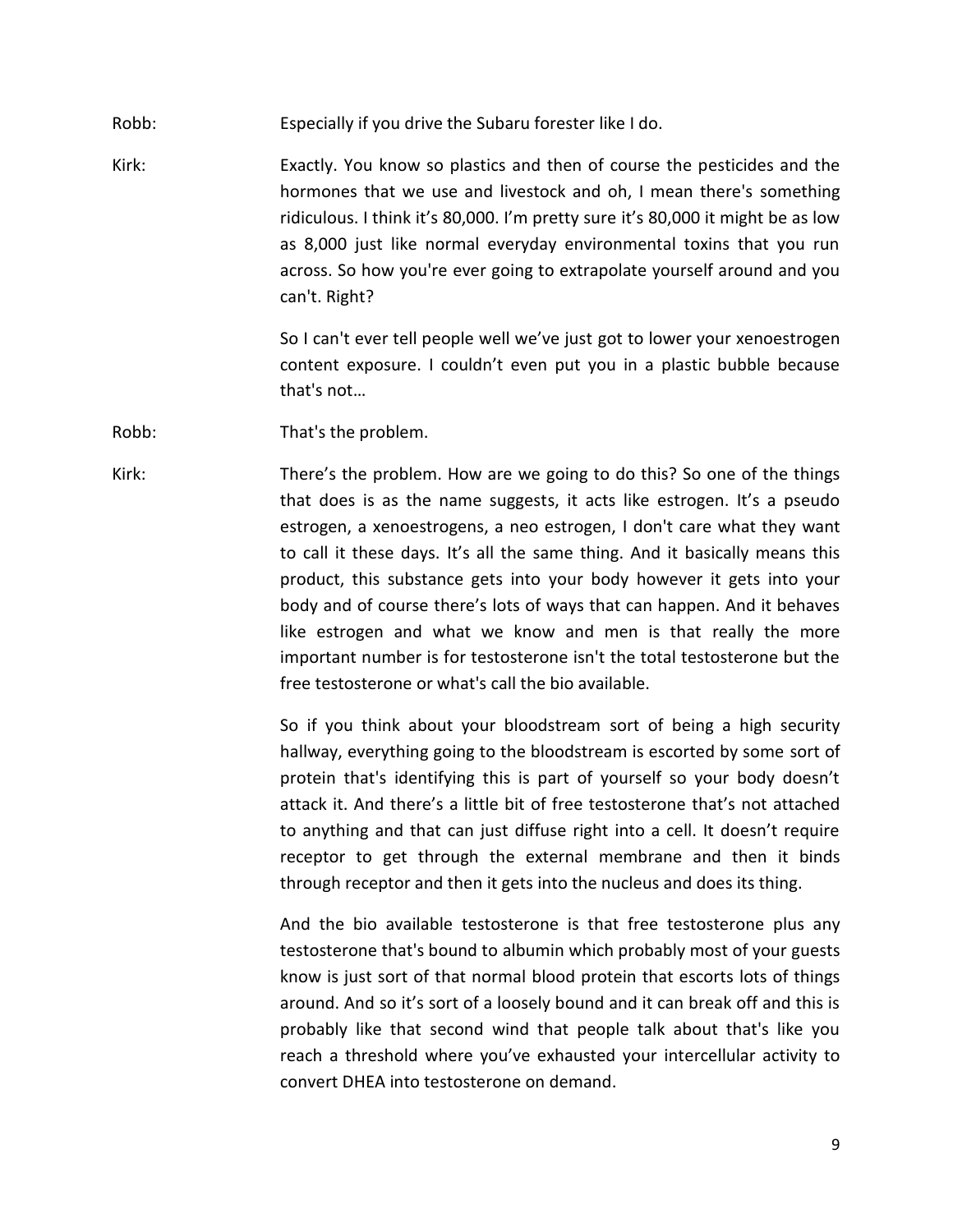And now you're essentially leeching it all off of this albumin, and you kind of get that last – that sort of agro sort of surge and whatever sort of sport you're doing. So that's bio available free is without the albumin, so those two numbers are really the ones to track.

The problem with the total is all those xeno and neo estrogens that we're talking about, those rays of protein called sex hormone binding globulin and that protein irreversibly binds drum roll please, sex hormones therefore it's called sex hormone binding globulin and it binds estrogen and it binds testosterone and it binds a ton of intermediaries of which we definitely won't go down that rabbit hole but there's about 27 intermediaries all along that pathway.

**[0:25:00]**

So getting that number down which is why I don't geek out too much about the total testosterone because what I'm worried about is what is your body seeing? What are you able to get access to? And that's stuff that's bound to albumin, and stuff that's free. So we know that the male sex hormone binding globulin levels have gone up astronomically and some of these happens once you become metabolically broken and you start producing a lot of estrogen and some of these is from estrogen, the pseudo estrogens in the environment.

But what we know is that this number creeps up. You could have a total testosterone of 1,000 and your doctor would say dude you are fine. You are good to go. That's an amazing number and you must be feeling great. But if your sex hormone binding globulin is like 150 then what your cells is actually saying is almost nothing and if you look back at things like framing hand data and people even start to get metabolically broken there. But if you trace it back just even a little further, men just really didn't have sex hormone binding globulin which is I mean it had a level of about 10-15.

Which is why like there's a big argument sort of in the HRT replacement is to whether or not you can use something called the free androgen index which is a way to sort of kind of include more than bio available testosterone we're talking about sort of all androgens. We're getting all of it back kind of the DHEA and all the way as far for DHT. And we've used that on women for a really long time but there was this argument that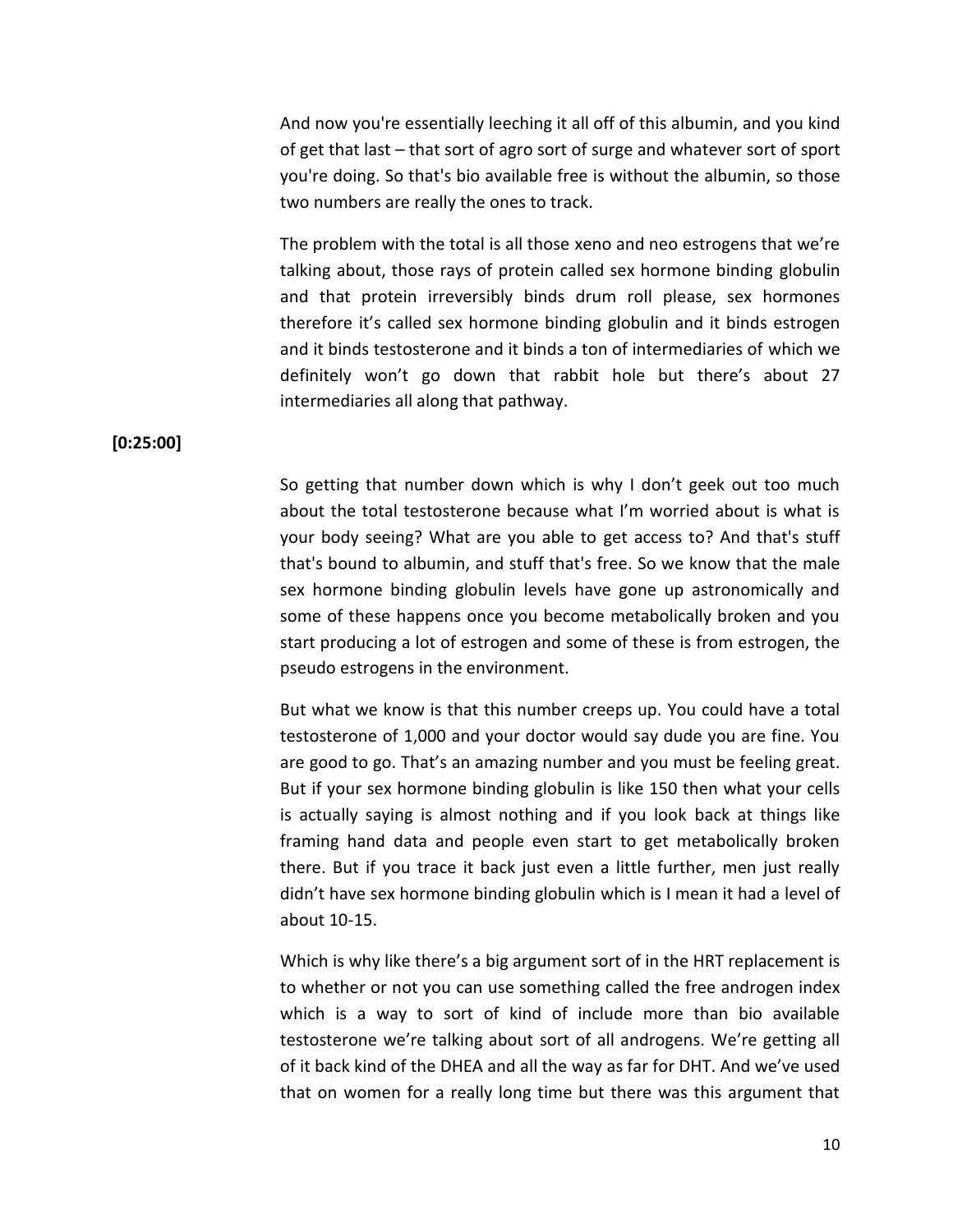wasn't valid on men but sex hormone binding globulin in men now I see literally as high as women all the time. So now it makes sense to use that number and so that's what I usually track off.

It makes the game much more complex and what it really does is removes the possibility that – it just makes it extraordinarily unlikely that you're getting really good care from a guy who took the weekend course on hormone replacement therapy. It just gets really intricate. And in one of those studies that infuriated me I remember sitting at my son's football game in my head which is literally tingling is us reading this obviously going this New England journal of medicine, got to be kidding me.

And if you looked at the founders of the study, you could dismiss it already. But you read through it and it was this thing whether or not men need estrogen blockers if they're getting testosterone therapy and it turns out that estrogen blockers make you worse and this is their conclusion. This does not match at all what I found clinically. And you start reading through the study and they basically went in there and chemically induced panhypopit so they really just shut down their ability to produce any hormones for like 8 weeks or something and then started giving people testosterone and some of them estrogen blockers.

And the people who didn't do well literally had no estrogen like it was not measurable. Okay I will grant you that you do need some estrogen but that whole thing was based on this attack on all the gels, all the topical gels and creams because when you put that on your skin, it has to go through your skin which means it has to go through your subcutaneous fat which is where men carry – and women too but it's the biggest player in men. it's where men carry the aroma taste enzyme that's converting their testosterone into estrogen and so certain companies who sell these products want to disprove this myth that their products don't work well because they raise estrogen levels more than or as much as they raise testosterone which then raises the sex hormone binding globulin and makes people feel no better than they felt four months after they started.

When they first started testosterone they feel great. Four months later they're like I don't feel any better maybe I feel worse. And so they went to disprove this and the population that did the best was the one that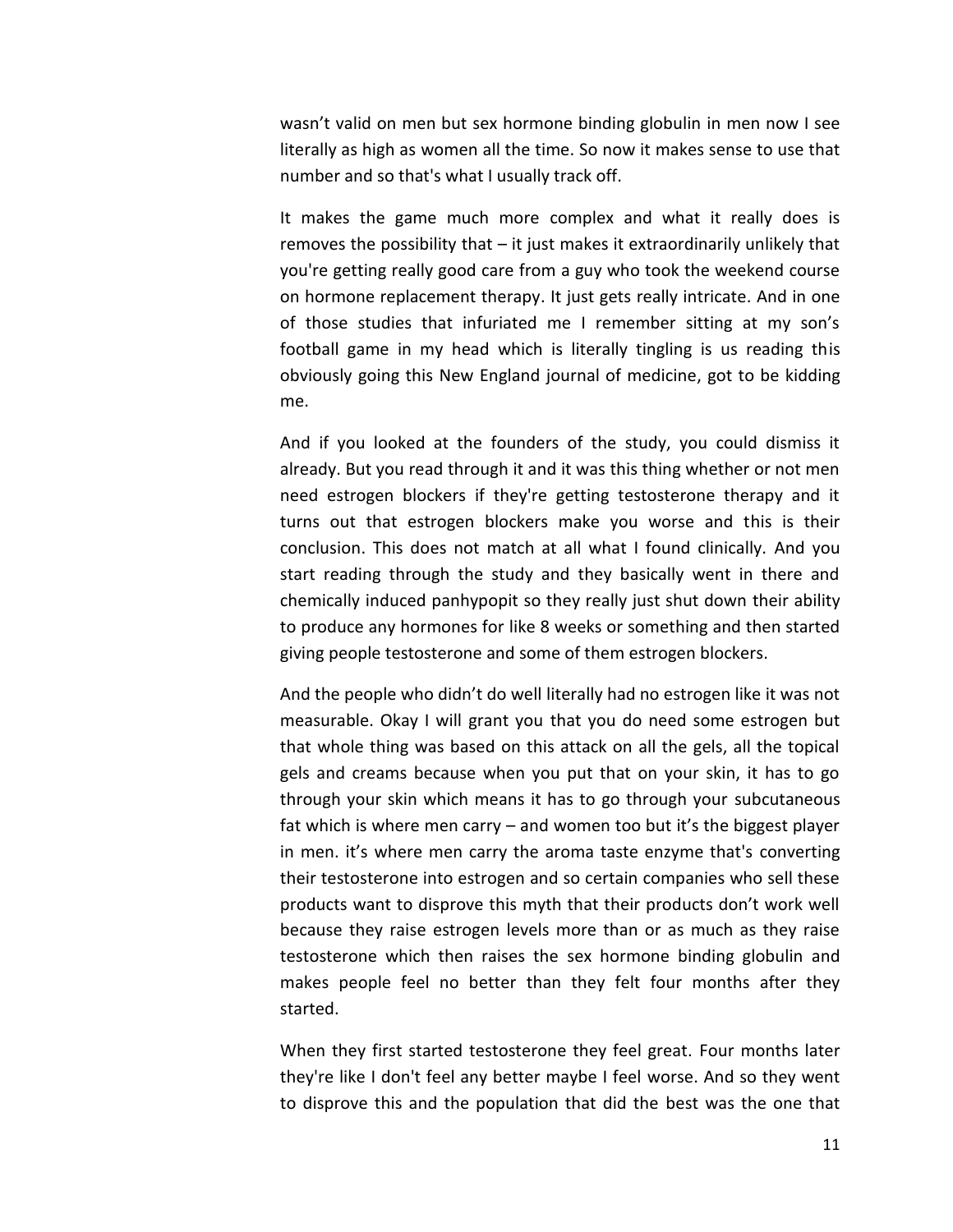they allowed to get up to sort of free run with their estrogen. But their estrogen only got up to a normal level which you would've expected for a man who you were treating well which is a level of like 10-15. And the people who did poorly they had like zero estrogen. So go figure they actually needed something that their body had been producing for 50,000 years.

### **[0:30:00]**

Yeah and that one infuriated me. Then there was the other one with the – oh man this one was a killer. This one was New York Times and I think that the article – I think it was in New England journal article as well. They basically said that taking exogenous testosterone increases your risk for heart attacks and this was their conclusion and it was just there like here you go.

And then you read through the data and you're like I have no idea how you came up with this conclusion. It reminds me of the china study where you just kind of observe the population for a long time and say oh, these people have the benefits that must be from this.

So they went back into this huge retrospective cohort of all these different studies. Basically look for any man who had been prescribed testosterone. They didn't say how much testosterone, what kind of testosterone, why he was prescribed testosterone, what other health issues he had, why did he go see the doctor in the first place and then they made this broad statement that…

Robb: And they never validated it – they ever increased testosterone levels...

Kirk: Yeah. There were no serum levels associated with it. They didn't measure your blood and like are these guys even using the testosterone? If they are, are they going through physiologic  $-$  and then the result was just comical. It's basically like if you're 65 or older and you take testosterone, it's going to kill you. You're going to have an MI. And if you're younger than 65 because somehow your body knows exactly like here's the point where I'll no longer accept testosterone at age 65. On my 65<sup>th</sup> birthday I'm going to die if you give it to me now.

> And they have no idea how much these guys were doing, what else they're doing, what lead to them getting this prescription in the first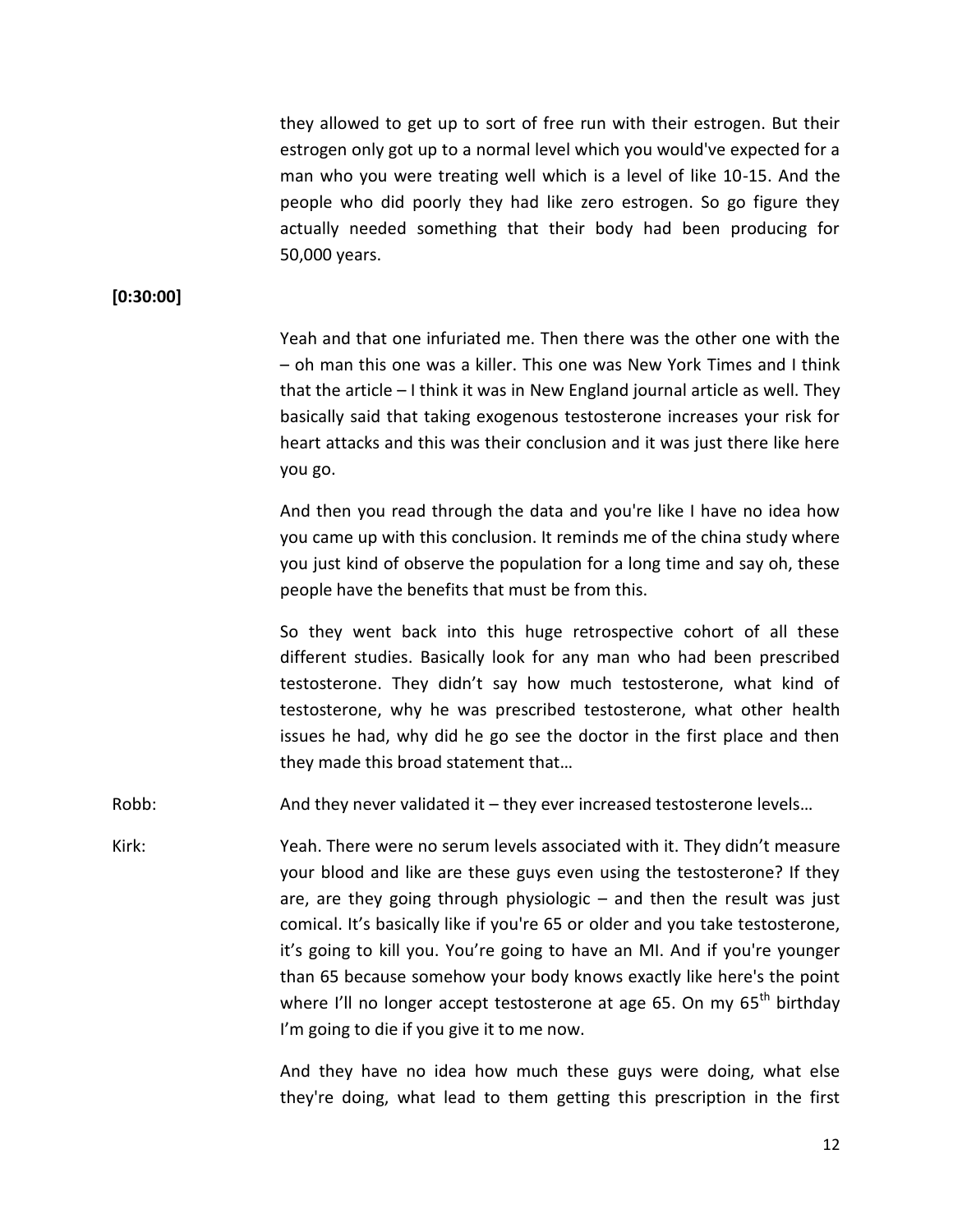place, how high their levels were going. And they studied him for three months and said that there seems to be an increase of heart attacks after this in this three month period. Interestingly enough, after the three months, you had a lower risk of heart attack no matter what your age was. Right? And I'm like alright well this is kind of counter intuitive.

If testosterone is causing the problem you have to admit that it's kind of a leap to say that it will only kill you for three months and then after that it's going to save your life. There's probably a correlation between the guys who had heart attacks, why they got testosterone on the first place, why they were seeing the doctor, what their complaints were and obviously an older guy is more likely to have cardiovascular disease and maybe his complaints were all cardiovascular in the first place and that was the doctor's solution. Right?

- Robb: So you're saying somebody metabolically broken might be more likely to have lower testosterone levels and generally feel like shit?
- Kirk: Yeah. It's shocking. It really is shocking. Again, back to the tooth analogy, people who don't brush their teeth or floss them and lose all their teeth, they seem to have a much more difficult time chewing meat than the rest of us. So it's absolute crazy talk but it just really seems to be a strong correlation between keeping your body as youthful appearing metabolically as possible. That's craziness.
- Robb: So let's do devil's advocate on that. I met a guy recently super high profile, very wealthy. He had bumped into some people. This guy's 54-55 in pretty darn good shape but the folks that he bumped into are like dude, you need to be on growth hormone, testosterone, thyroid, myostatin gene knock out which actually when that stuff comes out I'm definitely all over that. But that's a whole other gig.

But they just wanted to throw the full bucket at this guy and I was just like you know why don't you talk to Doc Parsley and we'll do a little pong around here and just kind of see what you've got going on. So in my mind, I think you've already mentioned this, minimum intervention, minimum effective dose, try to get the body's own machinery to get working to the best of the ability you know just kind of goose instead of a lasso and drag along.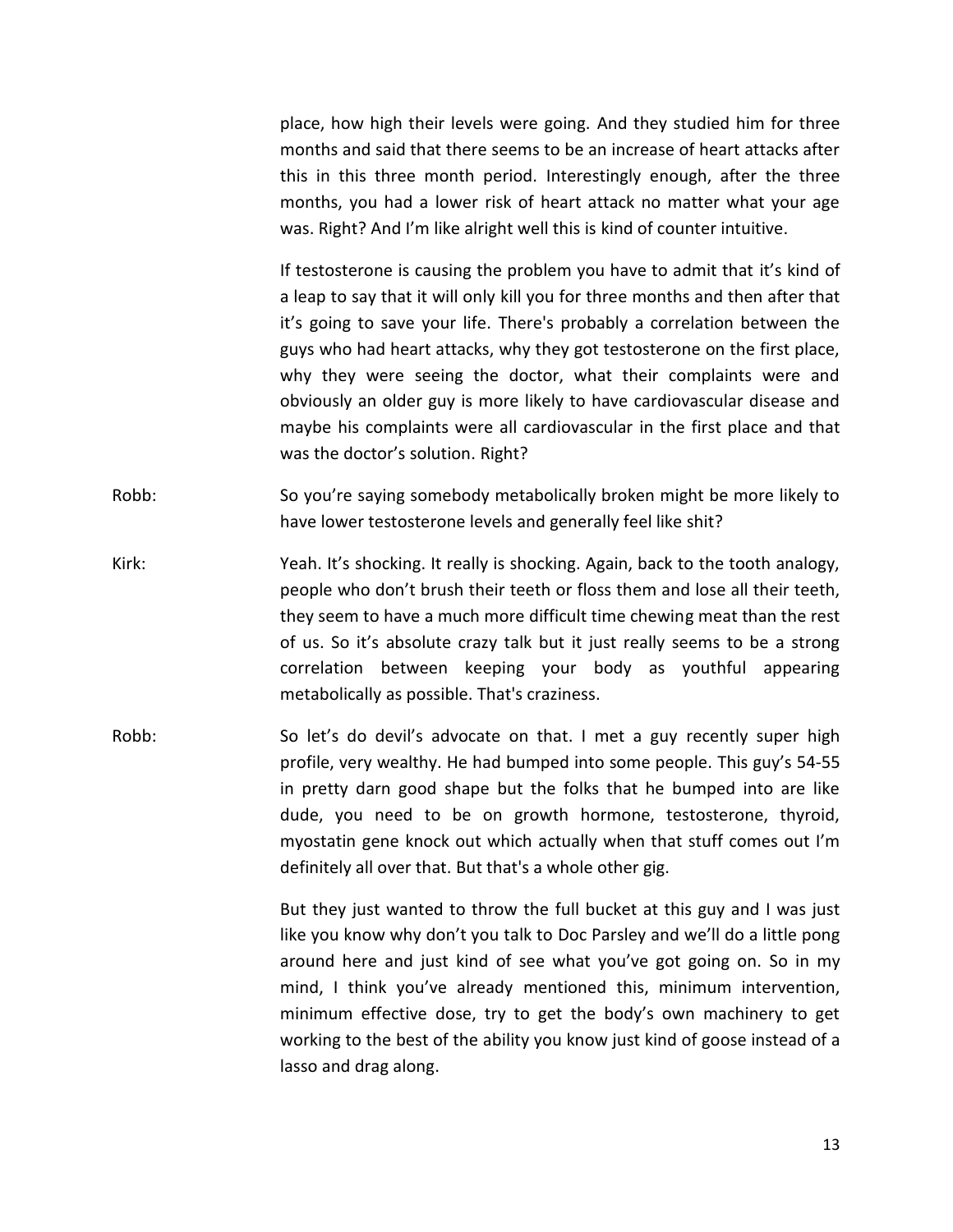So why not just go full completely ridiculous over the top on this stuff? If we're saying that youthful levels are good, why aren't super physiological levels better? Why not just go completely hog while along these stuff?

#### **[0:35:06]**

Kirk: Yeah, well again I mean it goes to me it's the whole sort of ancestral gig. Right? If being 9 feet tall is kind of the ideal evolution, we would be 9 feet tall and if the total testosterone of 4,000 was ideal you would see that. The fact that we live around 1,000 when we're young means that we're probably about as high as you want to go. And that's a conceptual thing I can't prove anymore than anyone else. But what we do know is super physiologic doses of anything usually carries with it some sort of side effect because you can't just affect one thing. Right?

> You can't just say well I'm going to take your testosterone up to 4,000 and leave everything and that's only going to affect your testosterone. Well that's obviously horse shit. That's going to affect 600 other hormones or neuro transmitters and thought processes and brain region activation and all sorts of things are going to be sort of screwed with.

> So to me it's like will that enhance your performance? Yes. That's why professional athletes take them. They want to be superman. Is that sustainable? Absolutely not. I mean how many really great looking sit well balanced ex-professional athletes do you see? It's very tough on your body to do that. And to me, it just doesn't really make sense. Right? If you want to be the world's strongest man, then you probably going to need to take just about every kind of drug that's ever been invented and you're on your own with that.

> But if you're talking about well, we're trying to live the longest happiest fullest life we possibly can and be as healthy as we possibly can and basically we want to die young as late as possible in our life. Right? So we're going to be like really young at 85 and just kill over and just feel great. So to me, the simple solution there is let's re approximate youth the best we can but let's use your body's equipment to do that in any way we possibly can.

> And not to beat this freaking tooth metaphor to death but it would be analogous to saying well, you have poor dental hygiene. You haven't been taking care of your teeth. Let's just rip all these bastards out and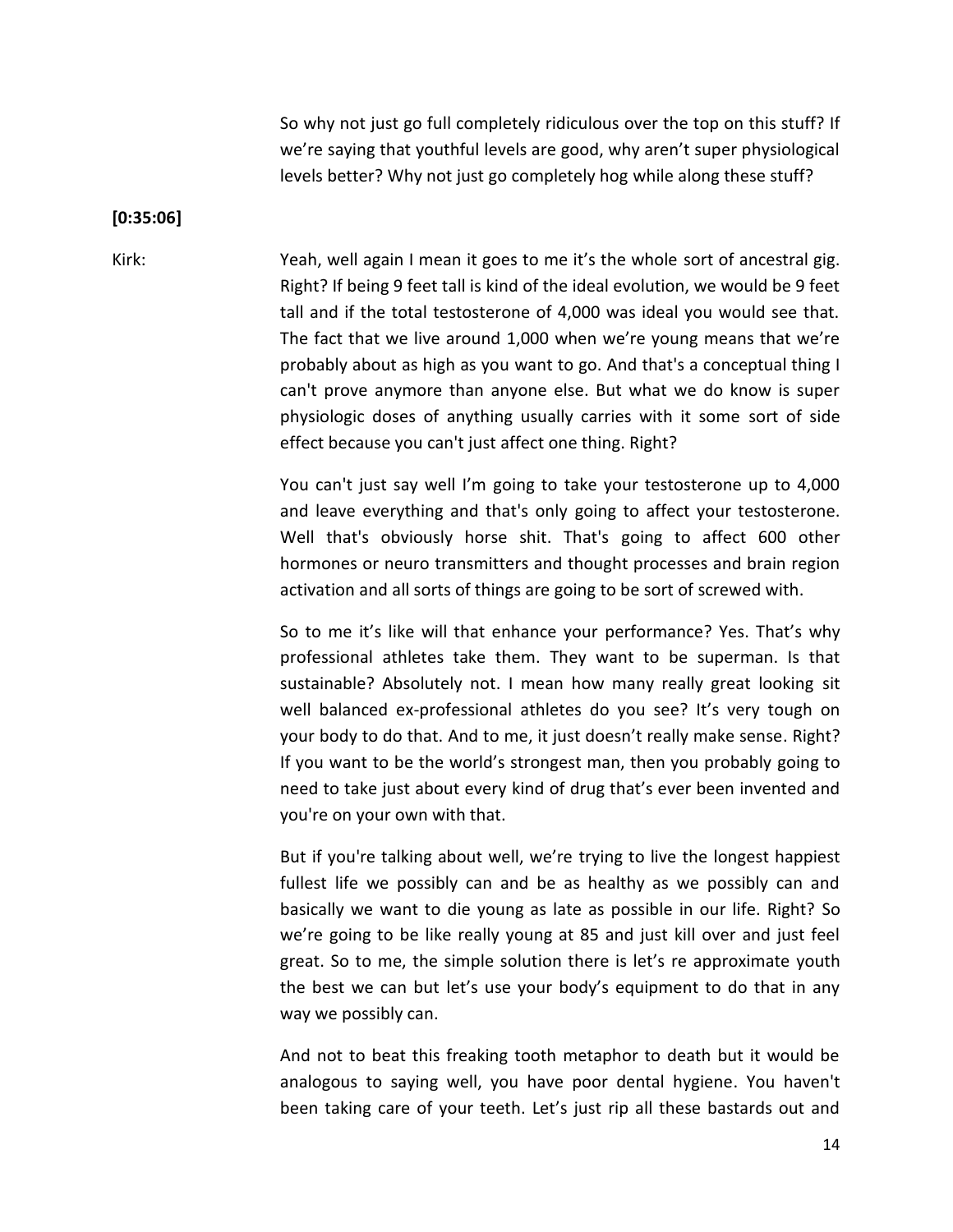put implants in or dentures or whatever and we will make your teeth absolutely perfect and it would be the nicest looking teeth you could ever possibly have. That's kind of what they're doing with hormones. It's like let's just make you super physiologic.

But we know that growth hormones go to IGF1 right? And IGF1 is pretty well linked to cancer risk. There's sort of an ideal range which you start getting that super physiologic  $-1$  have some reasonable doubt as to whether or not that's a safe route to go. Testosterone has all sorts of problems and where a lot of these places do when they go super physiologic is they saturate your body's ability to use the testosterone anyway.

And just like anything else you just start down regulating receptors which then makes you less sensitive to testosterone so now you're probably putting about three times what you body needs in there and your body's only willing to use about a quarter of it anyway. And it's really I think just sort of a money making kind of scheme.

These guys have their own pharmacies. They charge a huge amount of money for pharmaceuticals that cost nothing. When I do put somebody on testosterone I think a vile of testosterone's \$50 or something and for my patients that's 20 injections so that's like 20 weeks for \$50 and then at some of these places where they just want to bomb people everything they're spending like \$2,000 a month on all these hormones.

But there's ways – and I won't even work with people if they aren't willing to optimize their sleep and nutrition and fitness first because if you're not willing to do that then we're philosophically at odds and I'm not going to be able to help you because unless you're willing to put that time in, everything I do is kind of a waste of time. Once we've optimized all that, guess what, a lot of your hormones and stuff come back into place anyways. A lot of your risk markers go down. Your oxidization and inflammation go down and a lot of your anabolic stuff goes up.

# **[0:40:00]**

So it's really not that uncommon for a really young guy if your just optimized their lifestyle, their nutrition and their sleep, and get them to quit working out 'til they puke every day. You do a few simple interventions like that and all the sudden they're back on top of the world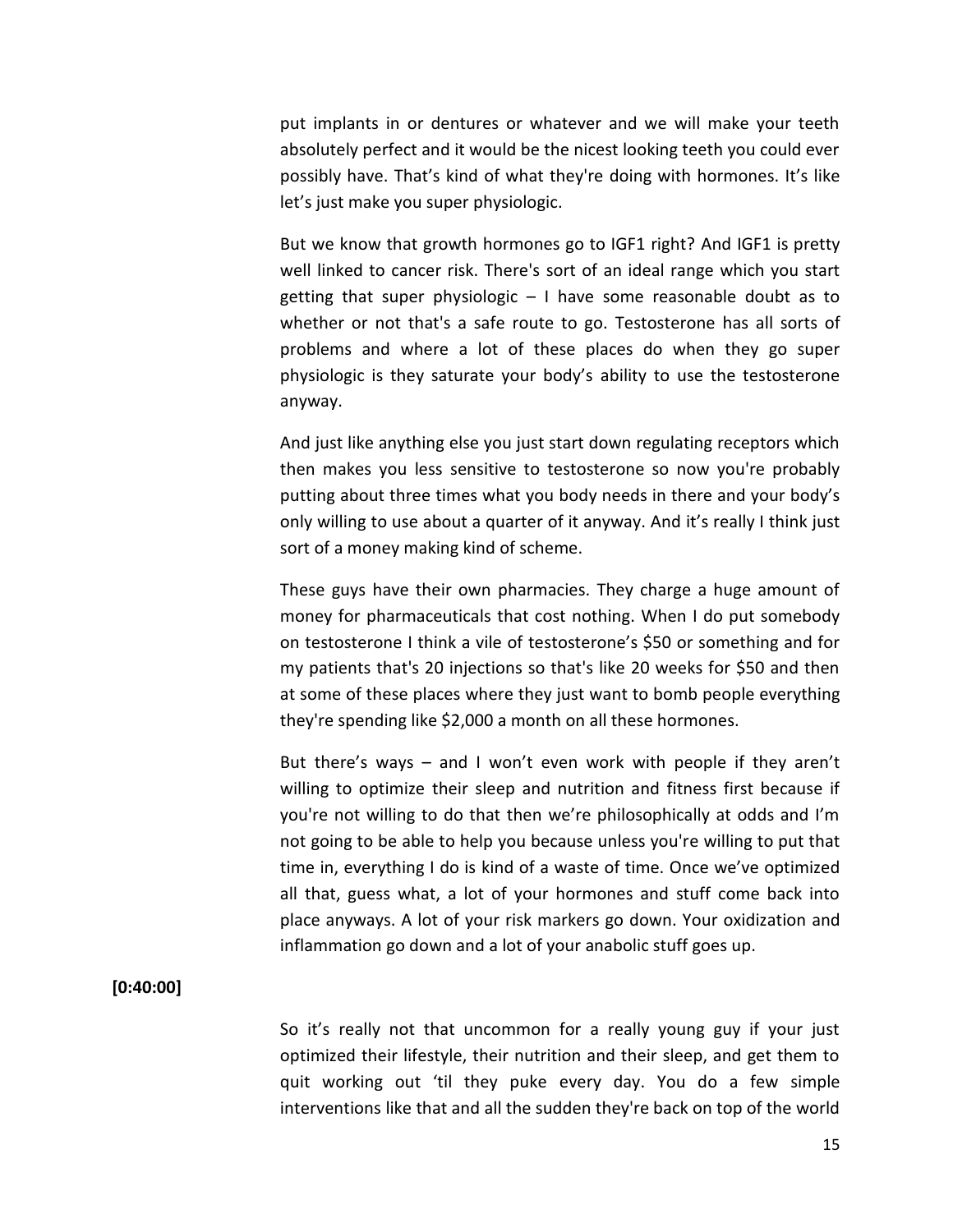and you look at their labs and low and behold their labs look like they should. They look like they're 25 year olds again.

And then people who can't quite get their – let's look at what deficits are, where the deficits are and we know that people's DHEA tends to decline over time. And that's primarily declining because we're using it to make testosterone because we're not sleeping well because we're not – which means we're not secreting testosterone when we should and we have these high sex hormone binding globulin it's in the bioavailability and all the other stuff we talked about.

So let's give this guy DHEA and guess what, if it's estrogen is 10 times higher than it should be, let's block that estrogen and that's one of the signaling pathways for his body to make more testosterone. And then let's see what his body can do. And if we can get him up into the upper quintile, the upper 20% of that belcher to the anabolic parameters and the lower 20% on sort of the oxidative inflammation and other type of risk variables, if we can do all that with his body's own equipment or her body's own equipment and why wouldn't you do that?

And then that's sustainable for you know, infinitum. At some point your testicles will just quit but that's probably 65-75 kind of range. And at that point okay you still want to go out on a big time age group or in some sort of sport that's probably going to be necessary for you. But it's probably the same argument that you would have with somebody over nutrition versus supplements right?

Why can't I just eat McDonalds and take athletic greens and make sure I get all my nutrients that way and supplement or you know, why can't I be a vegan and supplement with weight protein like you know? There's just a normal way that we've evolved to do it and it seems to me like we're not nearly as smart as however many billions of years the planet's been evolving. We should probably just kind of stick to the game plan and play the hand we we're dealt and optimize that. So that's my approach on all that.

And the other beauty of that is we worked together for a year, two years something like that and then you say you know what I'm giving up on the dream. I'm going to go be a coconut farmer in Columbia or something like that, then guess what, you're still better off than the day you met me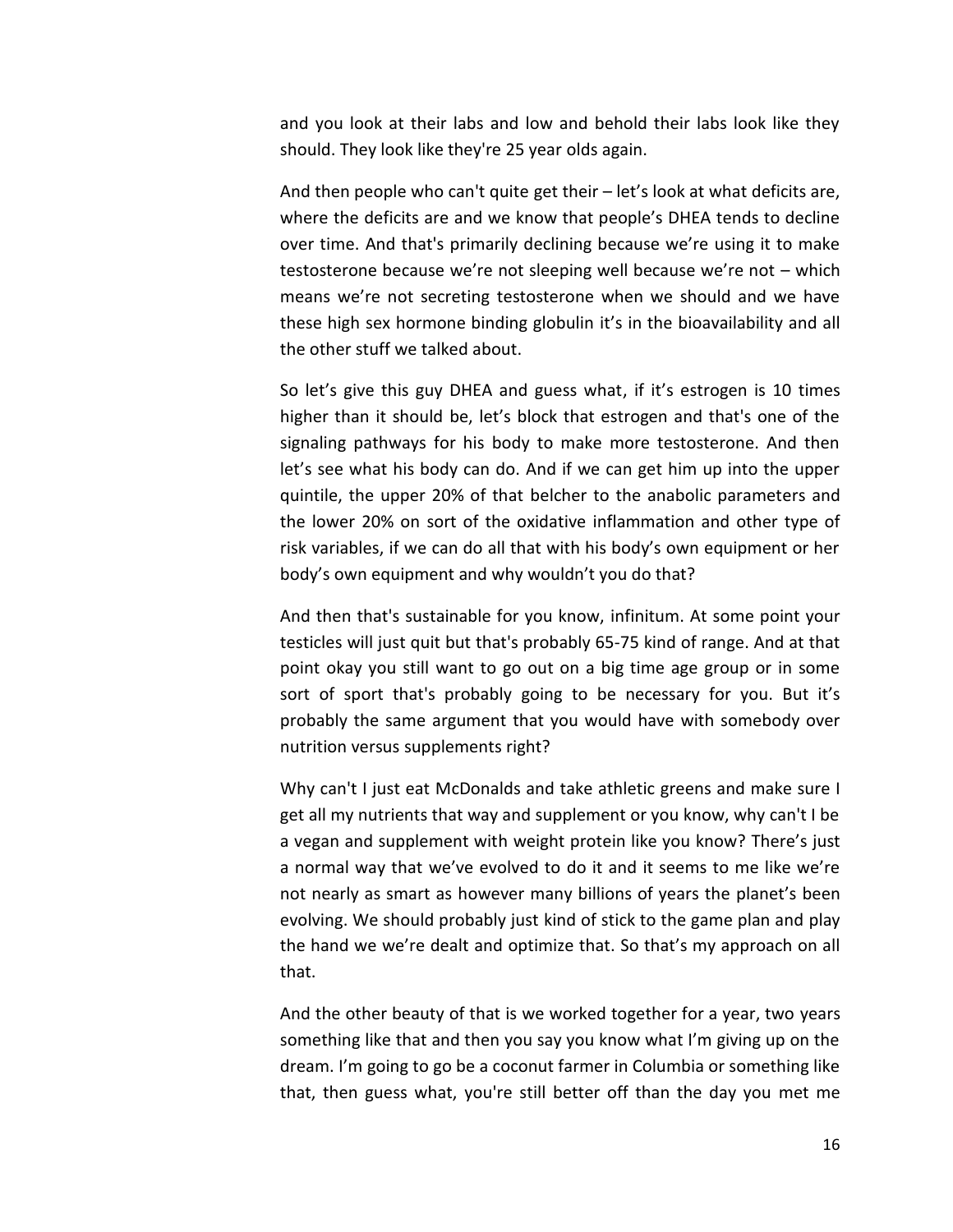where somebody says hey you need a gram of testosterone every week and five values of growth hormone every day, guess what, you're not making next year.

Robb: Or ever possibly.

Kirk: Ever again. Right? It's like well you quit that, you quit it for life. You're going to be way worse off than you've ever been in your life. It's just going to completely implode. So that's my rationale for doing it the way I do it.

Robb: Yeah. Intuitively it makes a ton of sense to me. I think that's part of why we had the immediate bromance when we met at the gigs that we were involved with. It's still fascinating to me and the – and you and I talked about this a fair amount and it's kind of funny when you mentioned guys not working out 'til they puke. I was just like oh mental note, you guys talk about cross-fit which was funny like literally just that moment, I was like you guys talked about cross-fit.

> But we get so much kind of input, media input, Facebook input, stuff like that where we see probably performances and physiques that are outside the normal physiological bounds and then to some degree, that starts becoming the norm or at least your internalized norm.

Kirk: Right. Exactly.

Robb: This kind of body dysmorphia stuff and you know whatever and so it's kind of interesting. So I think that when I was more hands on with folks particularly when I would deal with people who are cyclists in particular, they would see these training routines of people doing the tour de France and stuff like that and they would come in and they were just beat to death and I'm like what are you doing to yourself?

> Well I saw this workout online and these guys are getting this much volume and they're doing this and they're doing that I'm like yeah they're a professional athlete and you're an accountant with three kids and you're 45 years old and you smoke a lot of pot on the weekends and it's just like this isn't going to work man.

**[0:45:05]**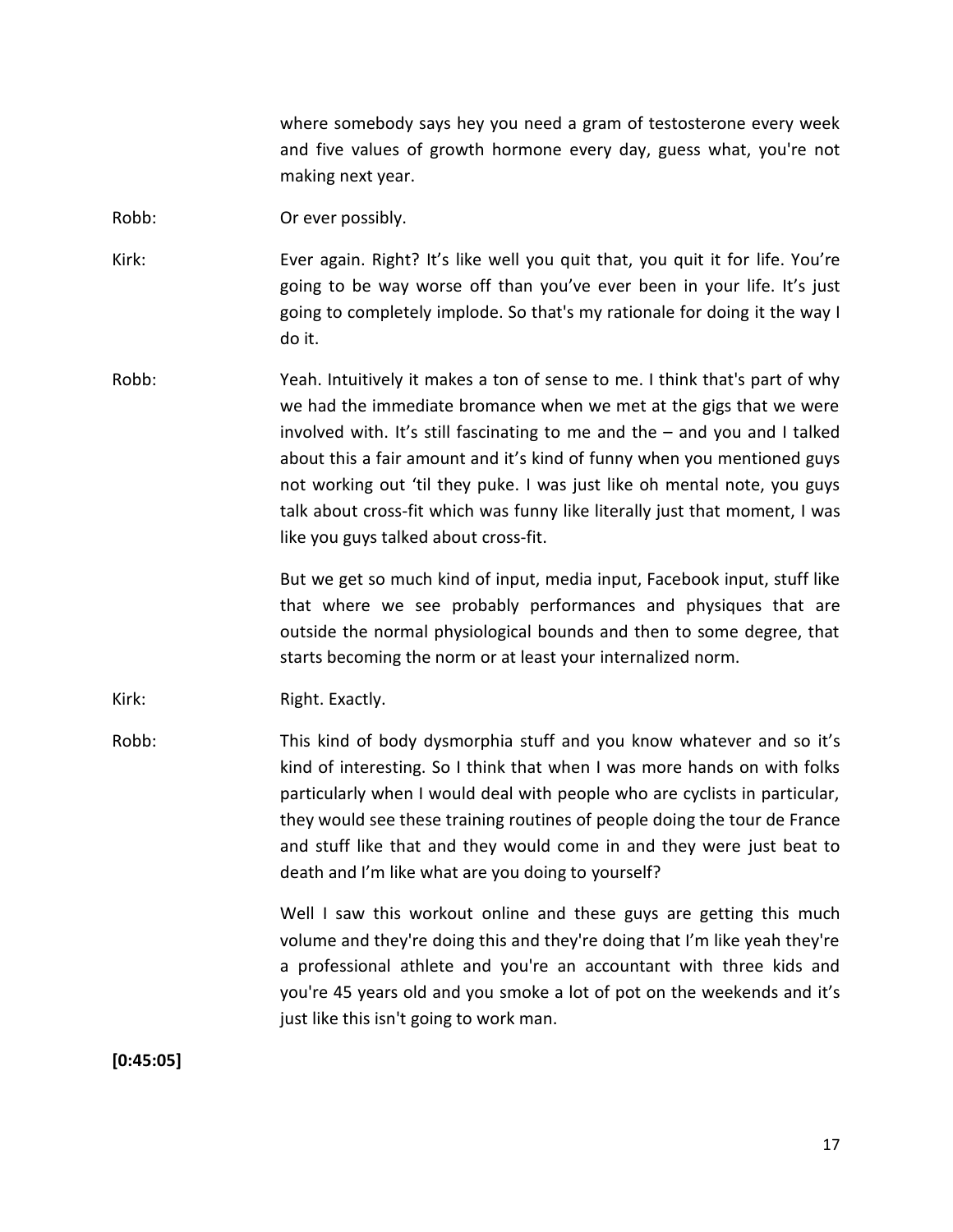To your point like if these guys wanted to be kind of age group competitive then we could probably do some stuff like that but trying to emulate the training volume and intensity of professional athletes, they're not going to do it because they passed that window of time and maybe they got the short end of the stick on the genetic lottery and it's just not going to happen. But I see a lot of this to some degree too on kind of reasonable expectations of success in the gym, success with body composition changes like you can get some very impressive physiques in natural body builders and natural fitness competitors and stuff like that.

But with my own scene, I've noticed that if I'm willing to run say like 10- 12% body fat which is not super lean like my abs aren't super up or something like that then I can be like 185 pounds and pretty strong. But if I really want to look like impressively lean then I'm like 165, 168 pounds and that's the way it is. There's no  $-$  for me to be  $-$  the day that I pop up and I'm 185 pounds and 6% body fat then I've tracked down Vinnie at Planet Muscle and I've got the hookup. I've gone the big time. Have you kind of observed that in your practice of just kind of what the reasonable expectations are from folks?

Kirk: Yeah. The vitamin and the two subsets, working with SEALS is usually 99% around performance and their performance is to some extent the guys who are really into cross-fit or something, they might use that as one of their metrics for performance. But for the most part, it's like how well can they do their job? I mean if you go out and watch like a week of land warfare training with the sales you say – and cross-fit's for sissies right? There's no comparison to the anaerobic threshold and the amount of time you have to hold that is insanity.

> So the ability for these guys to do their job is really how they measure themselves and of course some of them are young and single and want to look like underwear models, scoop the babes off the beaches and all that stuff and there's some vanity in there to some extent. But usually the older guys like we're talking about they kind of have this expectation of they've seen one of these shiny glossy airbrush people on a magazine and he's 85 years old and he looks like Arnold in his prime. He's got a spray tan and all that and he's like dude I want to look like that.

> And I'm like well, guess what you're 65 years old and you're 50 pounds overweight that's probably not a reasonable goal for you. And like you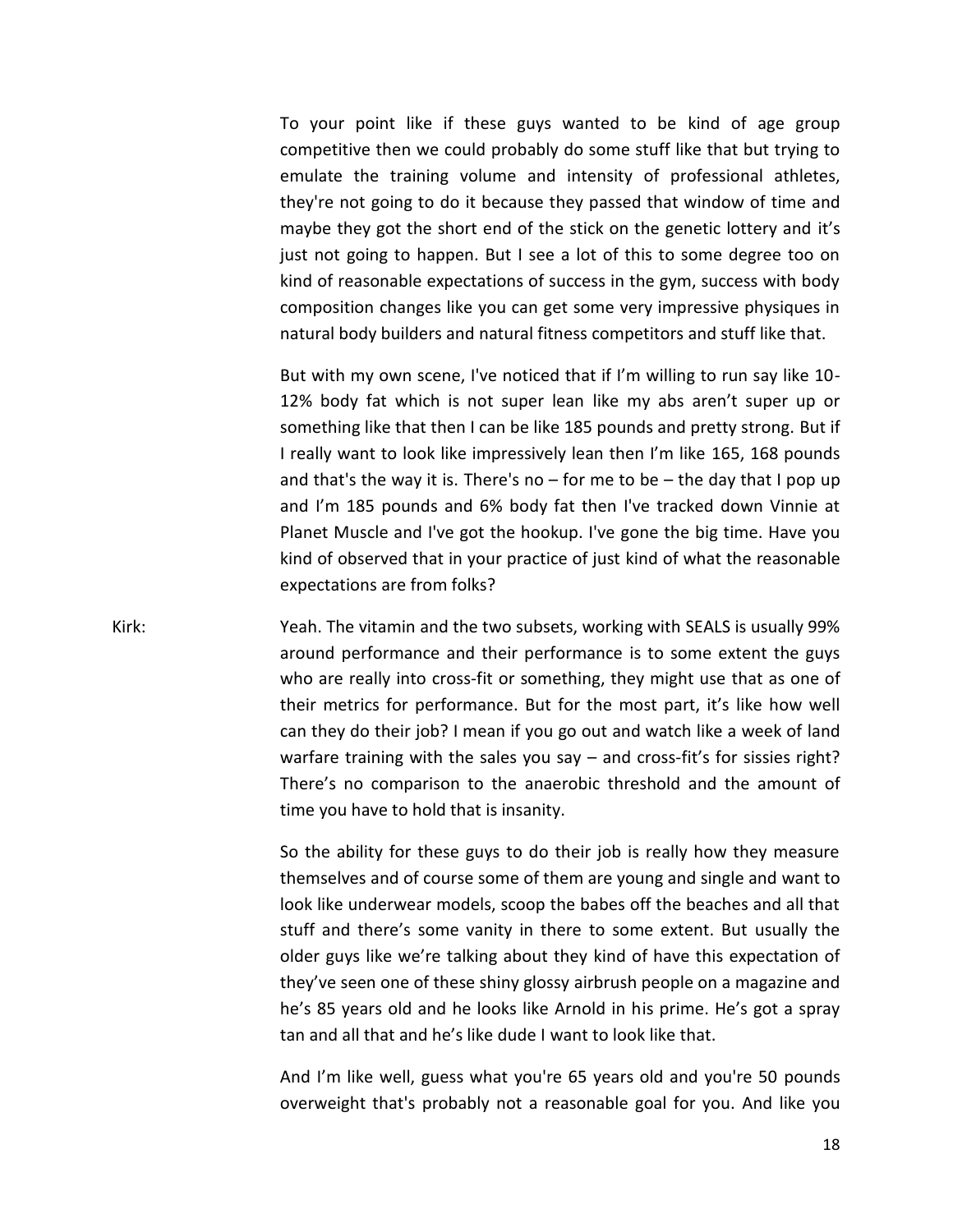said, you're an accountant and you work 60 hours a week and you got three weeks and a wife and got all sorts of other obligations. So I definitely see that – and I'm guilty of this. We're all guilty of this. You see some sort of metamorphosis that some guy who seems to have some similarities to you or some gal if you're a gal and you're man, if he or she can do that, why can't I do that?

It's like well by large, when I see people who have made those major transformations, that's what they've been doing with their life for those 3 or 4 months that's it. They are calculating every gallery, they're building the lights around these huge fitness ship and like you're talking about with you, it's just not sustainable. Right? We're all kind of genetically set to we're at a certain point where our body composition is going to be optimal at a certain place.

And for me, my body composition is not optimal. My performance is not optimal at 6% body fat. I've been there and I look really lean and I like looking in the mirror and going yeah that's ripped up but my performance is nowhere near as good when my abs are fairly smooth and I'm at 12% body fat. I can get after a lot longer and a lot harder and I'm a lot stronger and so unfortunately that's just kind of where I sit you know.

And the expectation that we can all look the same would be no different than to say if I really take care of myself, can't I be as handsome as Brad Pitt? Like no. Brad Pitt is genetically handsome and you're not. You're not a good looking guy let's just face that. You're not a super lean fit athletic guy.

# **[0:50:00]**

I know this one guy who he's a professional model like a fitness model and he's just ripped all the time. And I literally see this guy sit down and eat like three bags worth of taco bell, drinking his giant soda while playing video games and I'm just like that's that guy's story. That's what he's got going on. But definitely it's true across the world. It's just that comparing yourself to others is probably the least likely way to feel good about yourself in your performance or your game. You should be comparing yourself to either your prime or you should be measuring your progress. And as long as you're making progress, that's what really drives happiness.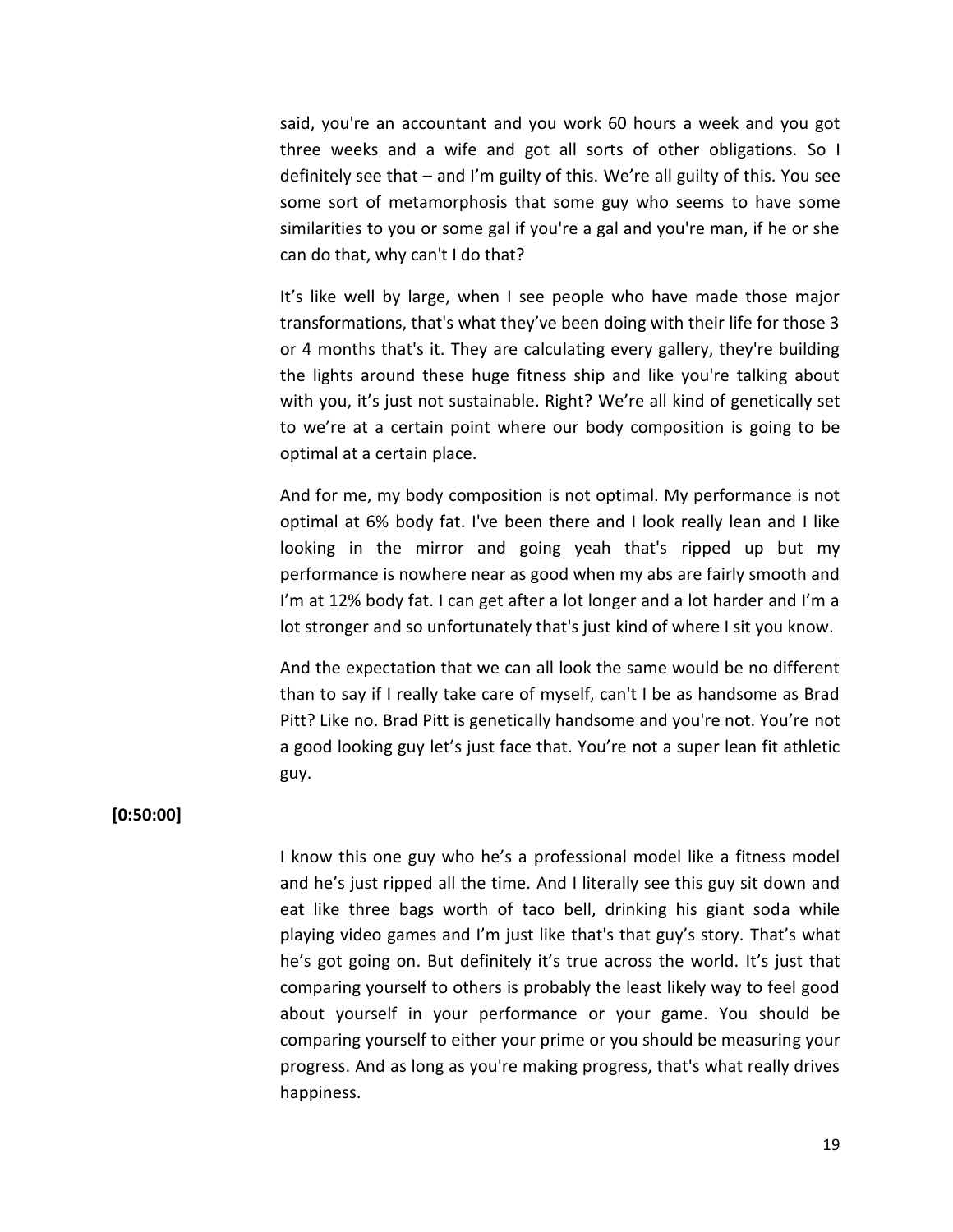I mean I find it time and time again, you can be the beautiful glossy person in Hollywood or whatever and how many of those people seem to be truly happy with their lives? Truly the thing that makes us happy is doing things that we want to do and getting better at them. As long as you're making progress, who cares if you have a six pack or four pack or a two pack or a one pack? Whatever. That's my take on it but I definitely do kind of see that scope creep. The expectations is just getting insane.

And cross-fit obviously is a huge contributor to that. Most men would like to be as muscular as the cross-fit women and that's kind of become normal. I mean the elite performer. Obviously some of them do it to the right degree. Others, I don't really find like traps up to your ears being super sexy on women personally but who am I to judge?

Robb: But I wouldn't mind then on me.

Kirk: Yeah. They look great on me. Not so much on her. There's anatomical parts that I like on myself and on there's anatomical parts I don't like on women so gain traps are one of them. There's more obvious ones but we won't totally turn off you listeners.

Robb: That's another rabbit hole we won't go down.

Kirk: Yeah.

Robb: Exactly. So talk what else, what do you have cooking? Do you have a TEDx Talk coming up here in Reno very quickly? Can we tell people about your Europe gig?

Kirk: Yeah, so that's not available to the lay audience but what I'm going to try to produce some sort of information product off of that, something that I can get out to the lay audience the listeners who are interested in it. That's like an 8 hour sort of CME CEU gig for healthcare providers and it's just – I'd say it's 90% around sleep. It has a heavy focus towards adolescence because these are military docs that take care of deployed families and they've seen a lot of problems with sleep with the adolescence. We know the military's crushed and broken with sleep and I'll build as much as the adult stuff as I can after that.

> But yeah, that gig's coming up in July and then I got a lot of traveling around trying to get these sleep supplement out in late July and August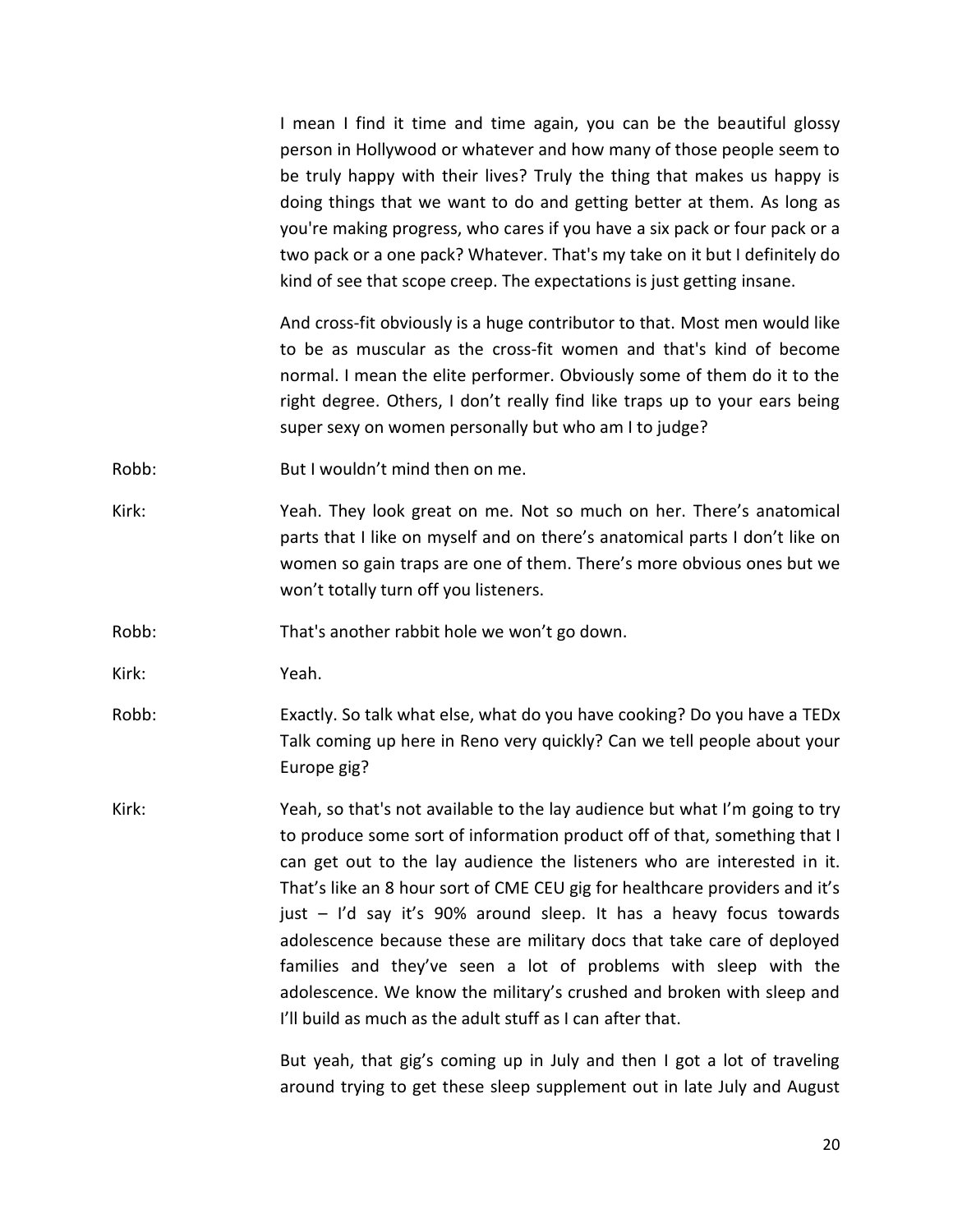so maybe like at the end of August I'll take a day off or something. See the sun, leave my office maybe go outside and breathe some fresh air. I don't know. I'm not really ambitious with that. It will happen when it happens.

Robb: I was going to say that's a very aggressive plan.

Kirk: I know. It is pretty aggressive. And then all along the side line was all the free time you can imagine I have with all those things going on and my kids and my own training and all that other stuff. I'm supposed to be producing this textbook chapter for this dude, I'm trying to push all that along anyway. What's the date for that anyway? We have a goal for that?

Robb: We're going to finalize that this week so by the time this podcast goes up we'll have that finalized. But Doc Parsley is going to be contributing a sleep 30,000 foot kind a view of hormonal modulation, cortisol, HBTEA access deregulation for the upcoming certification so thank you for doing that.

# **[0:55:00]**

| Kirk: | Yeah. I wish I could say it's my pleasure. I'd do anything for you Robb.<br>You're my boy but I can't make myself enjoy that.                                                                                                                                                                                                                                                 |
|-------|-------------------------------------------------------------------------------------------------------------------------------------------------------------------------------------------------------------------------------------------------------------------------------------------------------------------------------------------------------------------------------|
| Robb: | Those nude photos of you from Guam with Erwan Le Corre. I've got those<br>in a self place so that was my leverage that I had.                                                                                                                                                                                                                                                 |
| Kirk: | Yeah. That was purely experimental.                                                                                                                                                                                                                                                                                                                                           |
| Robb: | Hey man, no judgment here. This is a don't ask don't tell podcast.                                                                                                                                                                                                                                                                                                            |
| Kirk: | What happens in Guam – no that's Vegas.                                                                                                                                                                                                                                                                                                                                       |
| Robb: | It actually followed you back. That was the round of antibiotics.                                                                                                                                                                                                                                                                                                             |
| Kirk: | Yeah.                                                                                                                                                                                                                                                                                                                                                                         |
| Robb: | Well awesome doc. It's great having you on. We probably finally got<br>going on do a three cylinder by the end of this gig but what do you say<br>maybe late fall or early winter we bring you back on and we do a female<br>hormonal show because I know this one is probably more directed at<br>guys and our female listeners, get a little bit hopping mad about that. So |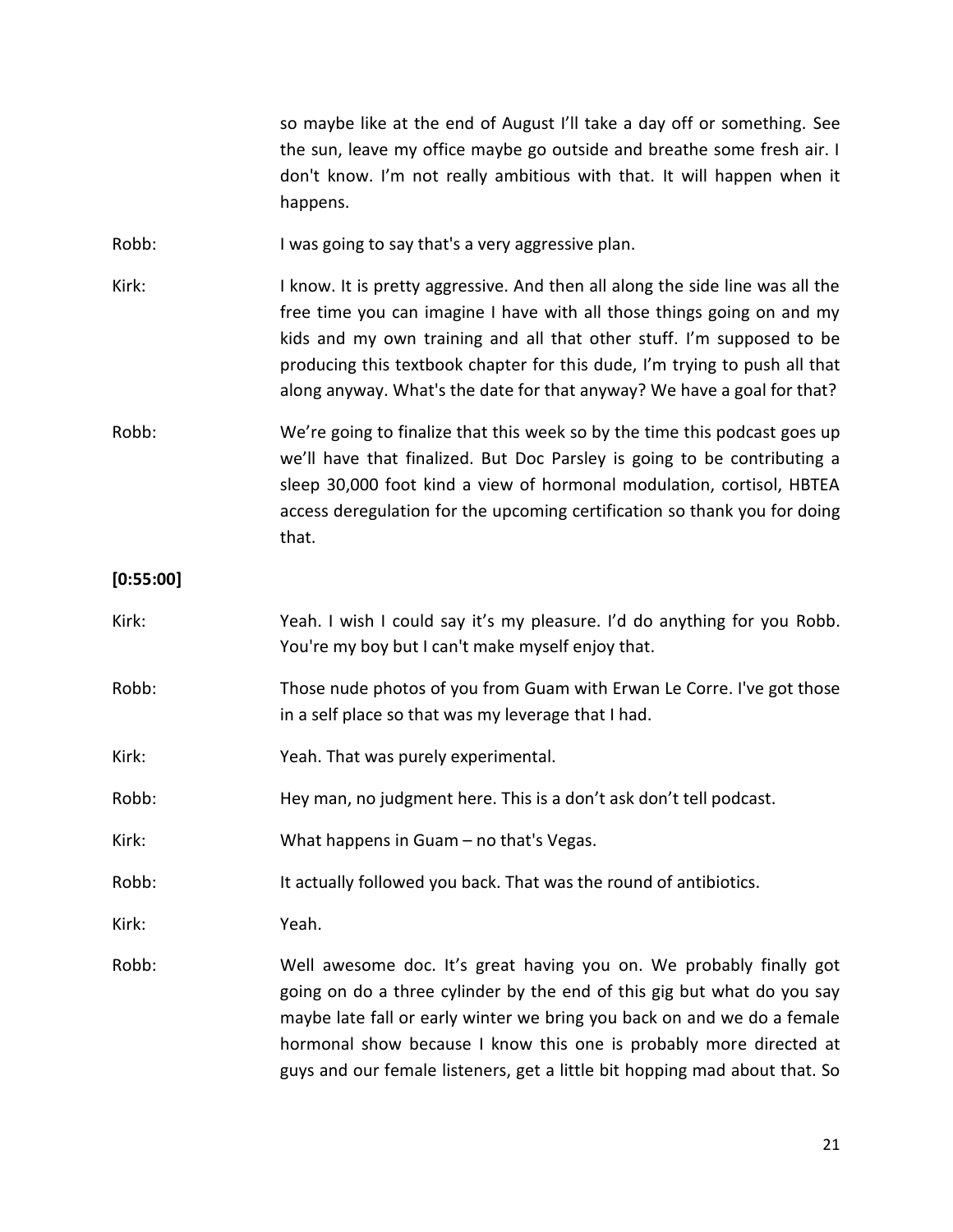why don't we actually do some planning for that and we'll talk bout sleep, food, exercise and hormones just for chicks?

Kirk: Yeah. That's definitely a good call.

Robb: Cool.

Kirk: But the one parting shot, just to throw out there for the listeners to realize, it's that sex hormones are – we all have the same sex hormones and men have 10 times more testosterone than women, that's true but all of the anabolic aspects of being a woman are the same as being the anabolic aspects of being a man. And the dominant sex hormone in women is actually testosterone, not estrogen. People get confused with that. Women do have a lot more estrogen than men do but they still have 10X more testosterone than they do estrogen and that's their real performance gig right there.

> So all of these stuff really overlaps well. It's just how you go about optimizing women are slightly different but the end goal is the same when you look at 25 year old women and kind of say well that's sort of optimal performance time for women and maybe slightly younger in women. But it's the same kind of gig. I mean you look at where are their anabolic markers? Let's keep all these far to the right. Let's keep all of their sort of catabolic and oxidative and inflammatory sort of risk markers and the lowest quintile, keep the anabolic stuff and the highest quintile and long behold they can be as lean and athletic and sexy as they ever were.

> And it's a very similar gig but we'll talk more specifically about hormone modulation piece for them. But the nutrition and the sleep and the exercise are no difference. It's exactly the same. That's one area that it's just like you can't separate men and women there. It's like we all need the same amount of sleep. We all need the same nutrition and there's a point of catabolic over training that hits us all at various phases and maybe we can tinker around with sort of marking when we know we've gone too far with the training.

> Maybe that's something we're talking about in there too but I don't know. I don't actually listen to your podcast so maybe you've already geeked out on that. I can't say.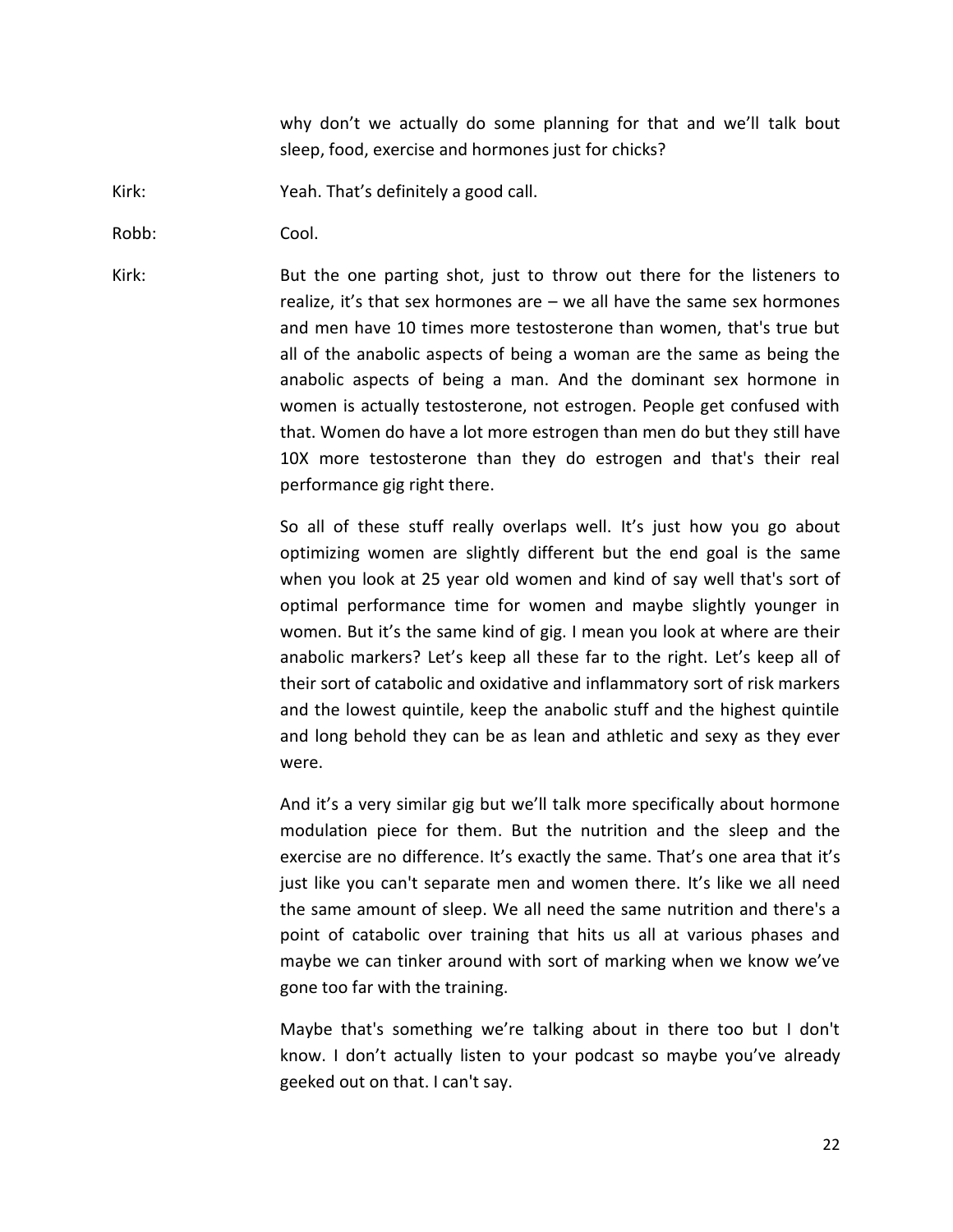- Robb: I think we've mentioned it before but there's mentioning again. So I like it. Hey doc, before we go, if somebody's going to – what's a basic kind of androgen profile like if somebody wants to track their testosterone levels? What's the kind of program minimum for just – so frequently if folks may have some thyroid problems and all that they come back with is like TSA like okay swing and a miss, that doesn't tell us anything.If they're suspecting some hypogonadism or something like that, what's kind of the program minimum they've got to do as far as blood work to be able to just start peeling that onion and figure out what's going on.
- Kirk: So what I use for a bare minimum for my patients and some of these labs can just be ridiculously expensive. So I do try to put a very, very minimum panel in there. My panel is of course full retard there's like 150 different markers on there when I do those blood but for a male, you really can't avoid getting total testosterone if you're going to measure testosterone. That's just kind of the way they run the assays.

**[1:00:00]**

A total testosterone and then a free testosterone which is usually calculated but go ahead and let's see the numbers anyway. A bio available testosterone which is definitely calculated but the things that people usually miss pretty big is we need DHEA and DHEA sulfate is helpful but DHEA itself with a non sulfate, that's a better one. So DHEA total testosterone, bio available for free testosterone or all three of those but it's a very minimum free if that's actually measured, that's great.

And then we need sex hormone binding globulin so that we can compute a free androgen index then we need an estadiol. With those right there I can tell you with probably 90% certainty kind of where you're at anabolic wise. DHT if you want to go that one and we even call that one imperative but it's pretty damn close.

That's the most anabolic form of testosterone and some of my patients I find who don't have great testosterone levels, their body has compensated by really ramping out their DHT. And so if you're considering mocking around with all of that, that's an important number to have because if your body is doing that or you raise DHT too much, it's going to give you acne, make you go bald and all that stuff.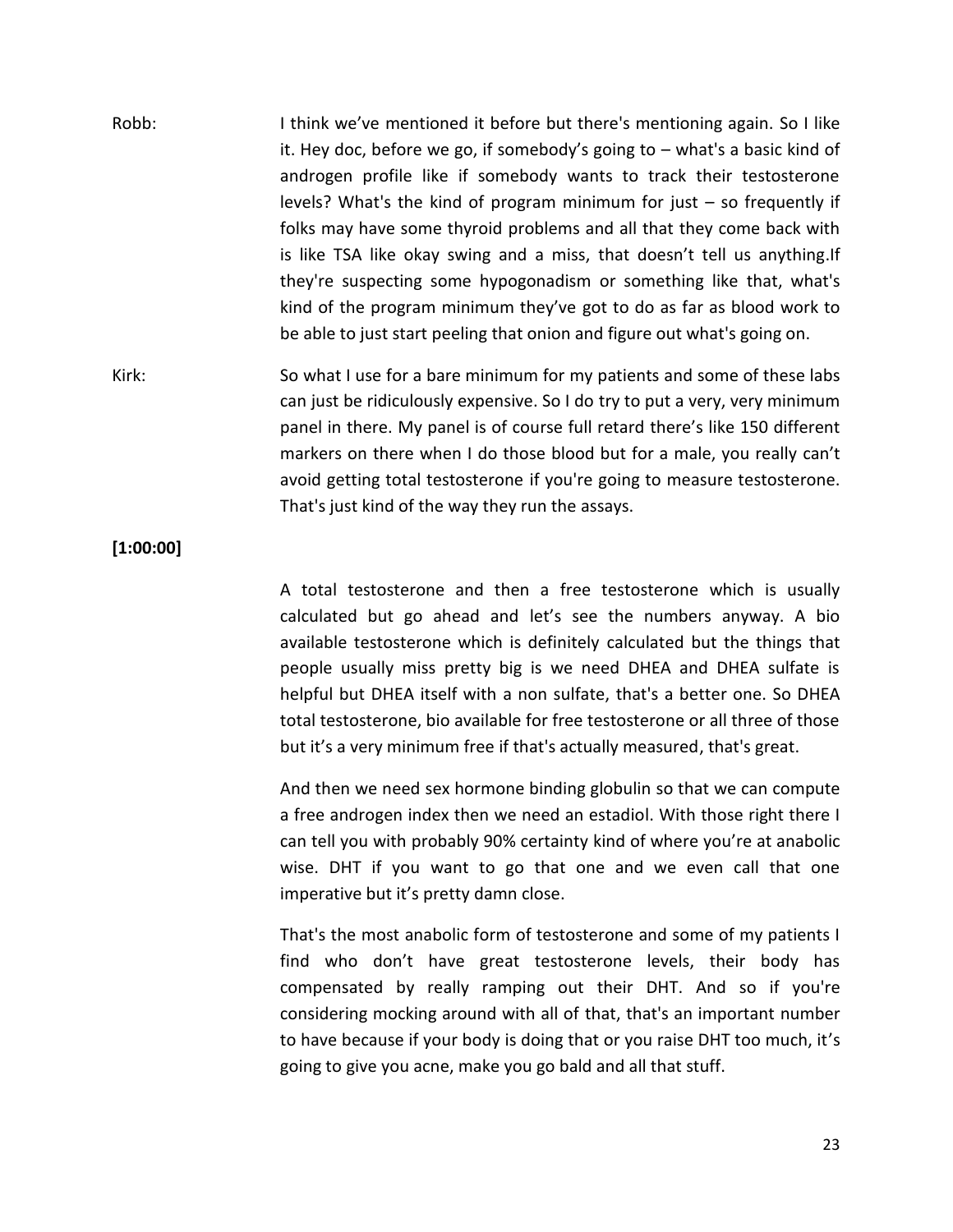And let's see, there's one other thing that just hit my mind. If you're going to do – so if you're a male and you're looking to work on your testosterone levels, the other thing we need to do is look at your PSA, the Prostate Specific Androgen because if you are going to work with your Doc and raise your testosterone, whether you're doing it by stimulating your own testicular production and blocking your estrogen production or if you're just doing exogenous testosterone there's always a possibility after a certain age that you could have a testosterone sensitive tumor in your prostate.

Doesn't cost prostate cancer but if there's already prostate cancer there and it's sensitive to testosterone and we quadruple your testosterone guess what else is going to quadruple? And so you need to track that. But if you aren't thinking you're going to muck around with them and you just want to see where you're at then I wouldn't be too worried about that and especially if you're probably younger than 35 I wouldn't worry too much about the PSA.

- Robb: Cool. Awesome doc. It was great having you on. Looking forward to seeing your Ted Talk and getting to hang out with you in Reno a little bit and probably might be able to rope you down to the Jets Academy so that you can mop the map with me which will be a grand time. Although I will have the altitude on my side.
- Kirk: And you'll have the gi on your side. I hardly ever do the gi. I just don't spend nearly as much time on that and I know there's all sorts of little clever tricky moves in there that I don't know.
- Robb: Most of my clever tricky moves are screaming not in the face, not in the face.
- Kirk: Alright. Thanks for having me on and we will chat again soon and if not, I'll see you in a couple of weeks.
- Robb: Okay, sounds good.
- Kirk: At the Wolf cave.
- Robb: That's right. Alright. Talk to you soon doc.
- Kirk: Talk to you soon. Bye.